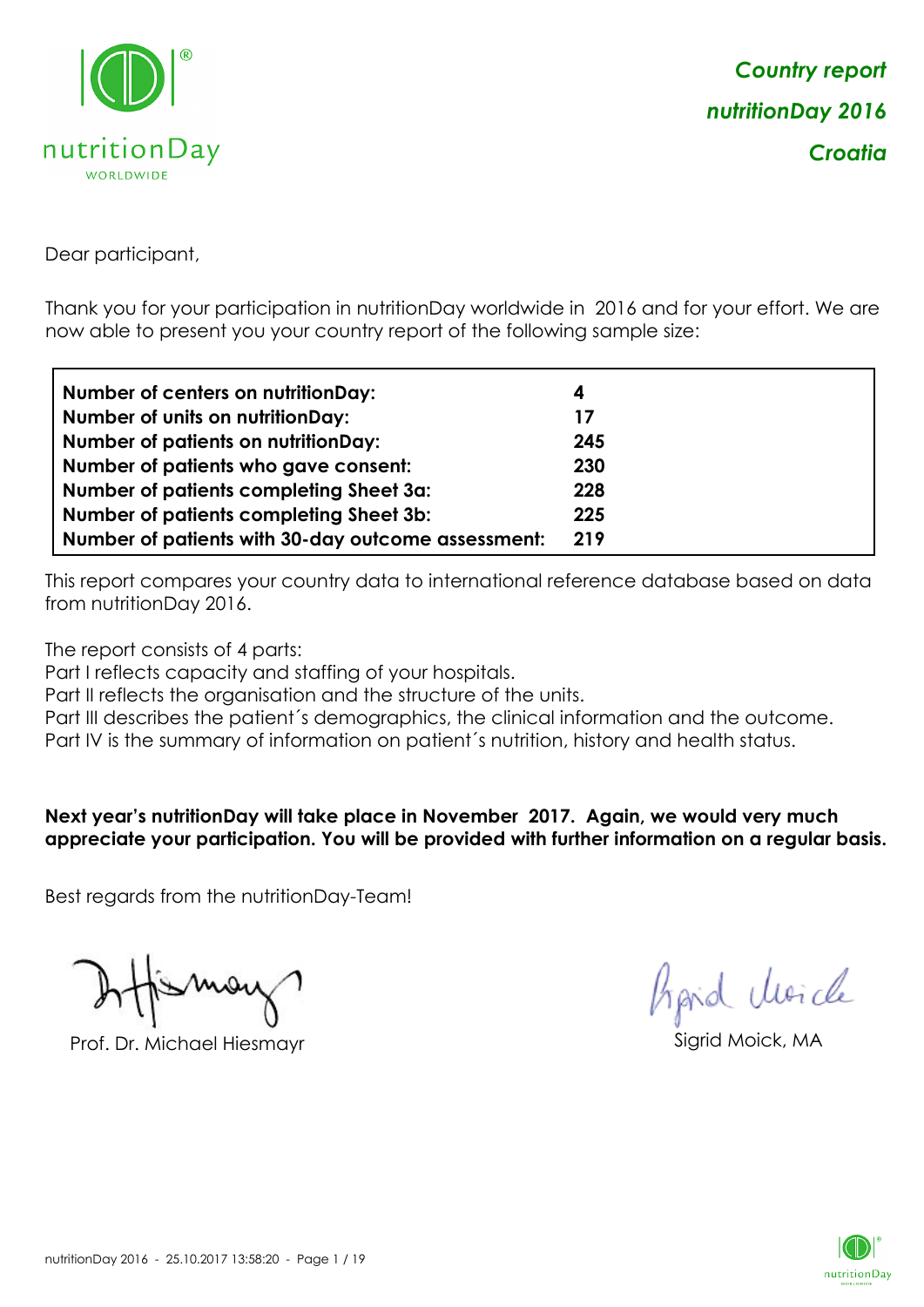### *I. Hospital capacity and staffing ("Hospital sheet"):*

|                                                                                    | <b>YOUR RESULTS</b> | <b>REFERENCE RESULTS</b> |
|------------------------------------------------------------------------------------|---------------------|--------------------------|
| 1. Total number of beds in hospital                                                | 432 [271-1040]      | 305 [180-526]            |
|                                                                                    |                     |                          |
| 2. Total number of admissions in the hospital last year 36125 [27659-44590]        |                     | 17891 [8741-38415]       |
|                                                                                    |                     |                          |
| 3. Total number of staff in the hospital                                           |                     |                          |
| <b>Total medical doctors</b>                                                       | 125 [6-357]         | 162 [65-328]             |
| <b>Medical specialists</b>                                                         | 176 [89-333]        | 108 [44-210]             |
| Medical non-specialists                                                            | 67 [35-138]         | 35 [12-81]               |
| <b>Nurses</b>                                                                      | 306 [32-781]        | 346 [124-710]            |
| <b>Dieticians</b>                                                                  | $1[1-2]$            | $4[1-8]$                 |
| <b>Nutritionists</b>                                                               | $1[1-1]$            | $1[0-4]$                 |
| Pharmacists                                                                        | $7[4-8]$            | $6[3-14]$                |
| Kitchen staff                                                                      | 56 [28-97]          | 28 [11-55]               |
|                                                                                    |                     |                          |
| <b>Full time equivalent</b>                                                        |                     |                          |
| <b>Total medical doctors</b>                                                       | 126 [67-184]        | 126 [56-296]             |
| <b>Medical specialists</b>                                                         | 92 [50-134]         | 88 [44-210]              |
| Medical non-specialists                                                            | 67 [38-138]         | 33 [11-83]               |
| <b>Nurses</b>                                                                      | 571 [290-990]       | 317 [123-726]            |
| <b>Dieticians</b>                                                                  | $1[1-2]$            | $4[1-7]$                 |
| <b>Nutritionists</b>                                                               | $1[1-1]$            | $1[0-4]$                 |
| Pharmacists                                                                        | $4[2-5]$            | $5 [2 - 11]$             |
| Kitchen staff                                                                      | 28 [14-42]          | 25 [12-50]               |
|                                                                                    |                     |                          |
| 4. Does the hospital have a nutrition care strategy?                               | 3 (75.0%) Yes       | 269 (76.0%) Yes          |
|                                                                                    |                     |                          |
| 5. Which nutrition-related standards or routine activities exist in your hospital? |                     |                          |
| Nutrition training is available                                                    | 1 (25.0%) Yes       | 226 (63.8%) Yes          |
| Nutrition steering committee is available                                          | 2 (50.0%) Yes       | 207 (58.5%) Yes          |
| Quality indicators are recorded and reported to national<br>or regional level      | 2 (50.0%) Yes       | 139 (39.3%) Yes          |
| Quality indicators are used for internal benchmarking                              | 1 (25.0%) Yes       | 171 (48.3%) Yes          |
| Patient feedback about food and food service is collected<br>using a questionnaire | 1 (25.0%) Yes       | 250 (70.6%) Yes          |
| None                                                                               | 1 (25.0%) Yes       | 30 (8.5%) Yes            |
| No answer given                                                                    |                     |                          |

### **6. Which codes are available /routinely used in your hospital for billing and reimbursement purposes?**

| Codes available            |               |                 |
|----------------------------|---------------|-----------------|
| <b>Nutrition Support</b>   | 3 (75.0%) Yes | 175 (49.4%) Yes |
| Oral nutrition supplements | 4 (100%) Yes  | 141 (39.8%) Yes |

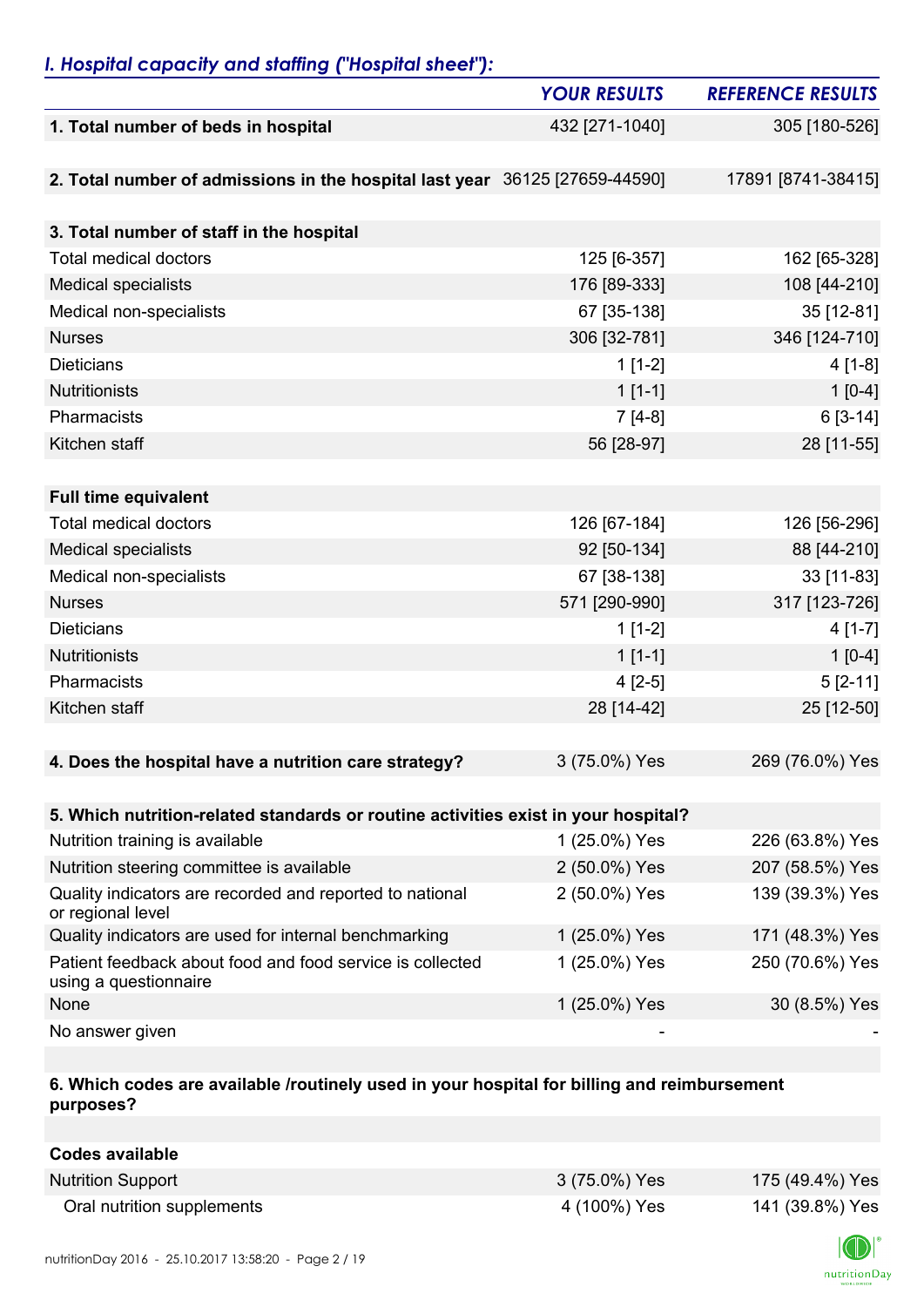| Parenteral nutrition                                      | 3 (75.0%) Yes | 202 (57.1%) Yes |
|-----------------------------------------------------------|---------------|-----------------|
| <b>Enteral nutrition</b>                                  | 3 (75.0%) Yes | 167 (47.2%) Yes |
| Dietary counseling                                        | 2 (50.0%) Yes | 120 (33.9%) Yes |
| Specific dietary interventions                            | 1 (25.0%) Yes | 104 (29.4%) Yes |
| Screening for malnutrition                                | 2 (50.0%) Yes | 88 (24.9%) Yes  |
| <b>Risk of malnutrition</b>                               | 2 (50.0%) Yes | 90 (25.4%) Yes  |
| Malnutrition (in general)                                 | 2 (50.0%) Yes | 170 (48.0%) Yes |
| Severity of malnutrition (i.e. mild, moderate, severe)    | 1 (25.0%) Yes | 154 (43.5%) Yes |
| No information available from billing/finance/controlling |               | 55 (15.5%) Yes  |
| No answer given                                           |               | 28 (7.9%)       |
|                                                           |               |                 |
| <b>Codes routinely used</b>                               |               |                 |
| <b>Nutrition Support</b>                                  | 1 (25.0%) Yes | 139 (39.3%) Yes |
| Oral nutrition supplements                                | 1 (25.0%) Yes | 111 (31.4%) Yes |
| Parenteral nutrition                                      | 2 (50.0%) Yes | 177 (50.0%) Yes |
| <b>Enteral nutrition</b>                                  | 3 (75.0%) Yes | 145 (41.0%) Yes |
| Dietary counseling                                        |               | 88 (24.9%) Yes  |
| Specific dietary interventions                            |               | 84 (23.7%) Yes  |
| Screening for malnutrition                                | 1 (25.0%) Yes | 68 (19.2%) Yes  |
| Risk of malnutrition                                      | 1 (25.0%) Yes | 61 (17.2%) Yes  |
| Malnutrition (in general)                                 | 1 (25.0%) Yes | 138 (39.0%) Yes |
| Severity of malnutrition (i.e. mild, moderate, severe)    |               | 126 (35.6%) Yes |
| No information available from billing/finance/controlling | 1 (25.0%) Yes | 68 (19.2%) Yes  |
| No answer given                                           |               | 42 (11.9%)      |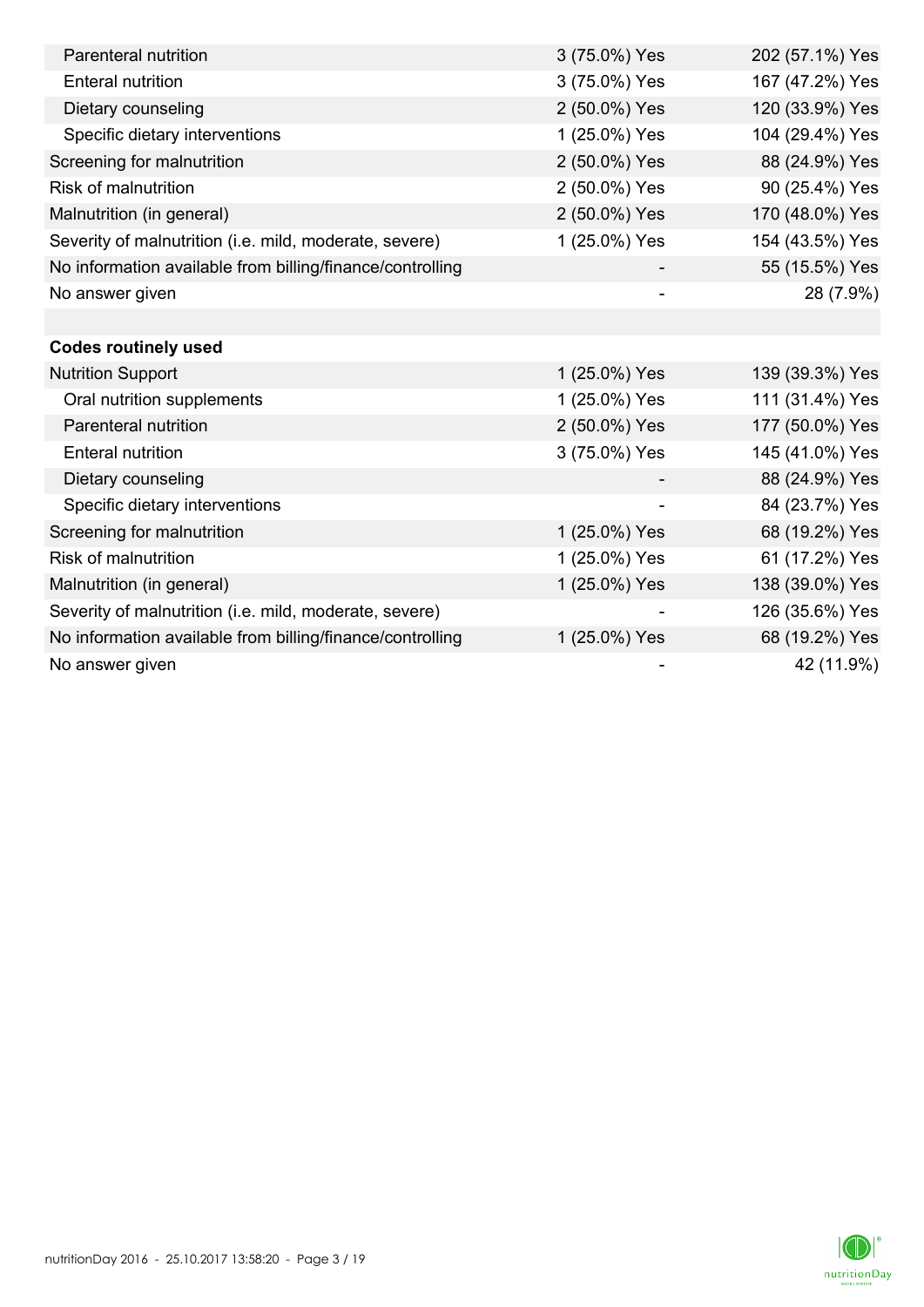## *II. Unit organisation and structures ("Sheet 1a/1b"):*

|                                                                       | <b>YOUR RESULTS</b>      | <b>REFERENCE RESULTS</b> |
|-----------------------------------------------------------------------|--------------------------|--------------------------|
|                                                                       |                          |                          |
| Internal Medicine / General                                           | $1(5.9\%)$               | 92 (20.0%)               |
| Internal Medicine / Cardiology                                        |                          | 26 (5.7%)                |
| Internal Medicine / Gastroenterology & hepatology                     |                          | 31 (6.8%)                |
| <b>Internal Medicine / Geriatrics</b>                                 |                          | 37 (8.1%)                |
| Internal Medicine / Infectious diseases                               |                          | $5(1.1\%)$               |
| Internal Medicine / Nephrology                                        |                          | $5(1.1\%)$               |
| Internal Medicine / Oncology (incl. radiotherapy)                     |                          | 35 (7.6%)                |
| Interdisciplinary                                                     |                          | $21(4.6\%)$              |
| Long term care                                                        | $\overline{\phantom{a}}$ | 7(1.5%)                  |
| Neurology                                                             | $1(5.9\%)$               | $14(3.1\%)$              |
| Surgery / General                                                     | 3(17.6%)                 | 82 (17.9%)               |
| Surgery/ Cardiac/Vascular/Thoracic                                    | $1(5.9\%)$               | $6(1.3\%)$               |
| Surgery / Neurosurgery                                                |                          | $4(0.9\%)$               |
| Surgery / Orthopedic                                                  |                          | 19 (4.1%)                |
| Trauma                                                                | $\overline{\phantom{a}}$ | 7(1.5%)                  |
| Ear Nose Throat (ENT)                                                 | $\overline{\phantom{a}}$ | 7(1.5%)                  |
| Gynecology / Obstetrics                                               | $1(5.9\%)$               | 10 (2.2%)                |
| Pediatrics                                                            | 7(41.2%)                 |                          |
| Psychiatry                                                            |                          | $3(0.7\%)$               |
| <b>Others</b>                                                         | 3(17.6%)                 | 48 (10.5%)               |
|                                                                       |                          |                          |
| 2. Number of registered inpatients at noon                            | 16 [13-18]               | 24 [17-35]               |
|                                                                       |                          |                          |
| 3. Total bed capacity of the unit                                     | 24 [14-25]               | 31 [25-44]               |
|                                                                       |                          |                          |
| 4. Number of each type of staff in the unit for TODAY's morning shift |                          |                          |
|                                                                       |                          |                          |
| <b>Fully trained</b>                                                  |                          |                          |
| <b>Medical doctors</b>                                                | $4[3-5]$                 | $4[2-8]$                 |
| <b>Nurses</b>                                                         | $5[4-11]$                | $5[4-8]$                 |
| Nursing aides                                                         | $1[0-4]$                 | $2[1-4]$                 |
| <b>Dieticians</b>                                                     | $0 [0-0]$                | $1[0-1]$                 |
| <b>Nutritionists</b>                                                  | $0 [0-0]$                | $0 [0-1]$                |
| Administrative staff                                                  | $0 [0-0]$                | $1[0-2]$                 |
| Other staff involved in patient care                                  | $0 [0-0]$                | $1[0-3]$                 |
|                                                                       |                          |                          |
| In training                                                           |                          |                          |
| <b>Medical doctors</b>                                                | $2[1-3]$                 | $1[0-3]$                 |
| <b>Medical students</b>                                               | $0 [0-0]$                | $1[0-2]$                 |
| <b>Nurses</b>                                                         | $0 [0-1]$                | $1 [0-3]$                |

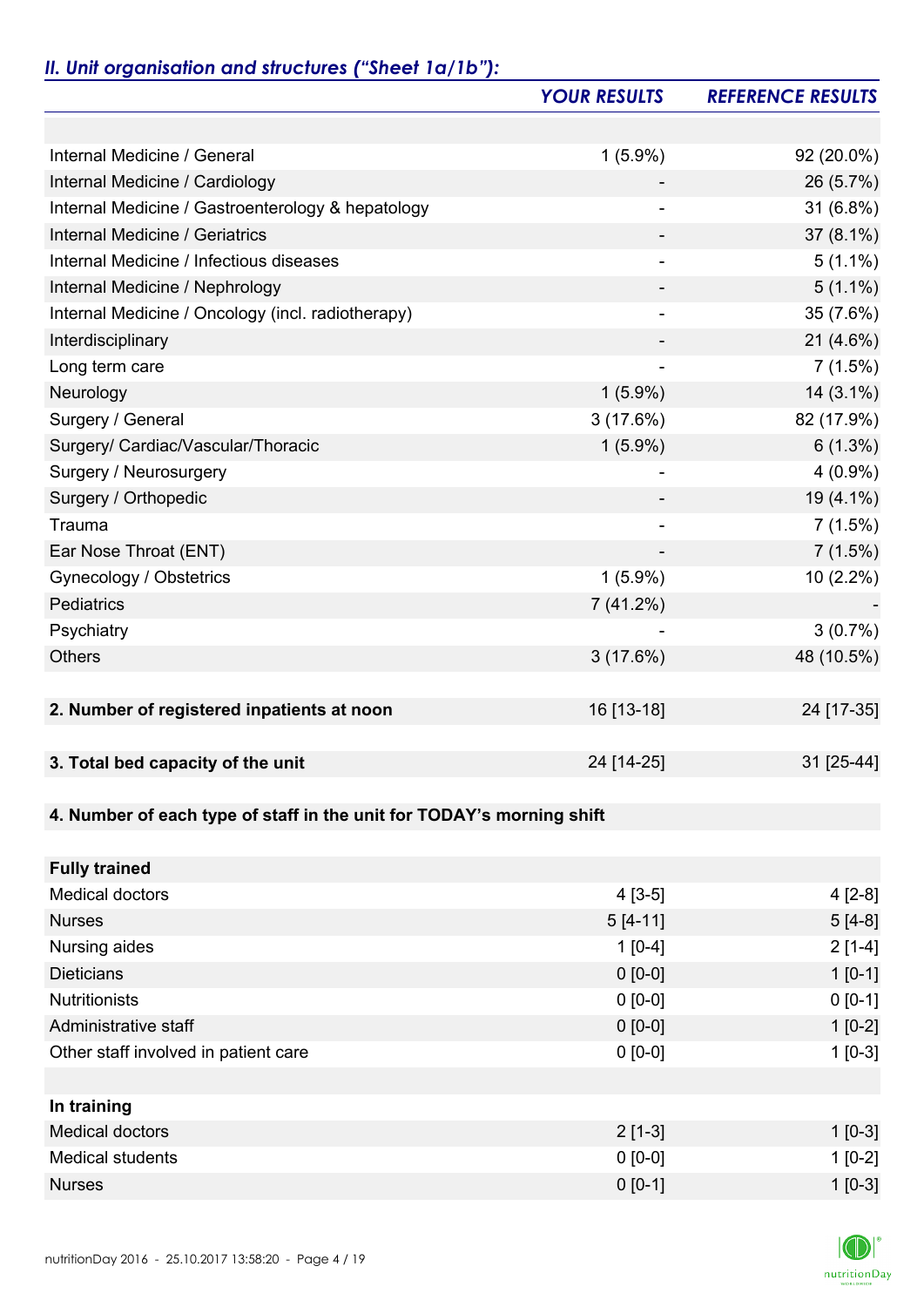| Nursing aides                                                                                       | $0 [0-0]$      | $0[0-0]$        |
|-----------------------------------------------------------------------------------------------------|----------------|-----------------|
| <b>Dieticians</b>                                                                                   | $0 [0-0]$      | $0[0-0]$        |
| <b>Nutritionists</b>                                                                                | $0 [0-0]$      | $0[0-0]$        |
| Other staff involved in patient care                                                                | $0 [0-0]$      | $0 [0-0]$       |
|                                                                                                     |                |                 |
| 5. Is there a nutrition support team in your hospital<br>available?                                 | 6 (37.5%) Yes  | 323 (73.6%) Yes |
| 6. Does the unit have a nutrition care strategy?                                                    | 11 (68.8%) Yes | 316 (72.0%) Yes |
| 7. Is there a person in your unit responsible for<br>nutrition care?                                | 11 (68.8%) Yes | 317 (72.2%) Yes |
|                                                                                                     |                |                 |
| 8. Is there a dietician, nutritionist or dietetic assistant<br>available for your unit?             | 14 (87.5%) Yes | 395 (90.0%) Yes |
| 9. Is specific staff responsible for providing feeding<br>assistance to patients during meal times? | 14 (87.5%) Yes | 268 (61.0%) Yes |
| 10. How do you MAINLY screen/monitor patients for malnutrition?                                     |                |                 |
| At admission                                                                                        |                |                 |
| No routine screening                                                                                | -              | 45 (9.8%) Yes   |
| No fixed criteria                                                                                   |                | 10 (2.2%) Yes   |
| Experience / visual assessment only                                                                 | 4 (23.5%) Yes  | 43 (9.4%) Yes   |
| Weighing / BMI only                                                                                 | 9 (52.9%) Yes  | 66 (14.4%) Yes  |
| <b>Nutritional Risk Screening (NRS) 2002</b>                                                        | 2 (11.8%) Yes  | 131 (28.5%) Yes |
| Malnutrition Universal Screening Tool (MUST)                                                        |                | 28 (6.1%) Yes   |
| Malnutrition Screening tool (MST)                                                                   |                | 42 (9.2%) Yes   |
| <b>SNAQ</b>                                                                                         |                | 2 (0.44%) Yes   |
| Other formal tool                                                                                   | 1 (5.9%) Yes   | 70 (15.3%) Yes  |
| I do not know                                                                                       |                | 2 (0.44%) Yes   |
| Missing                                                                                             | $1(5.9\%)$     | 20 (4.4%)       |
|                                                                                                     |                |                 |
| <b>During hospital stay</b>                                                                         |                |                 |
| No routine monitoring                                                                               | 2 (11.8%) Yes  | 43 (9.4%) Yes   |
| No fixed criteria                                                                                   |                | 44 (9.6%) Yes   |
| Experience / visual assessment only                                                                 | 2 (11.8%) Yes  | 90 (19.6%) Yes  |
| Weighing / BMI only                                                                                 | 11 (64.7%) Yes | 132 (28.8%) Yes |
| Other formal tool                                                                                   | 1 (5.9%) Yes   | 121 (26.4%) Yes |
| I do not know                                                                                       |                | 9 (2.0%) Yes    |
| Missing                                                                                             | $1(5.9\%)$     | 20 (4.4%)       |
|                                                                                                     |                |                 |
| 11a. Do you routinely use guidelines or standards for<br>nutrition care?                            | 16 (100%) Yes  | 343 (78.7%) Yes |

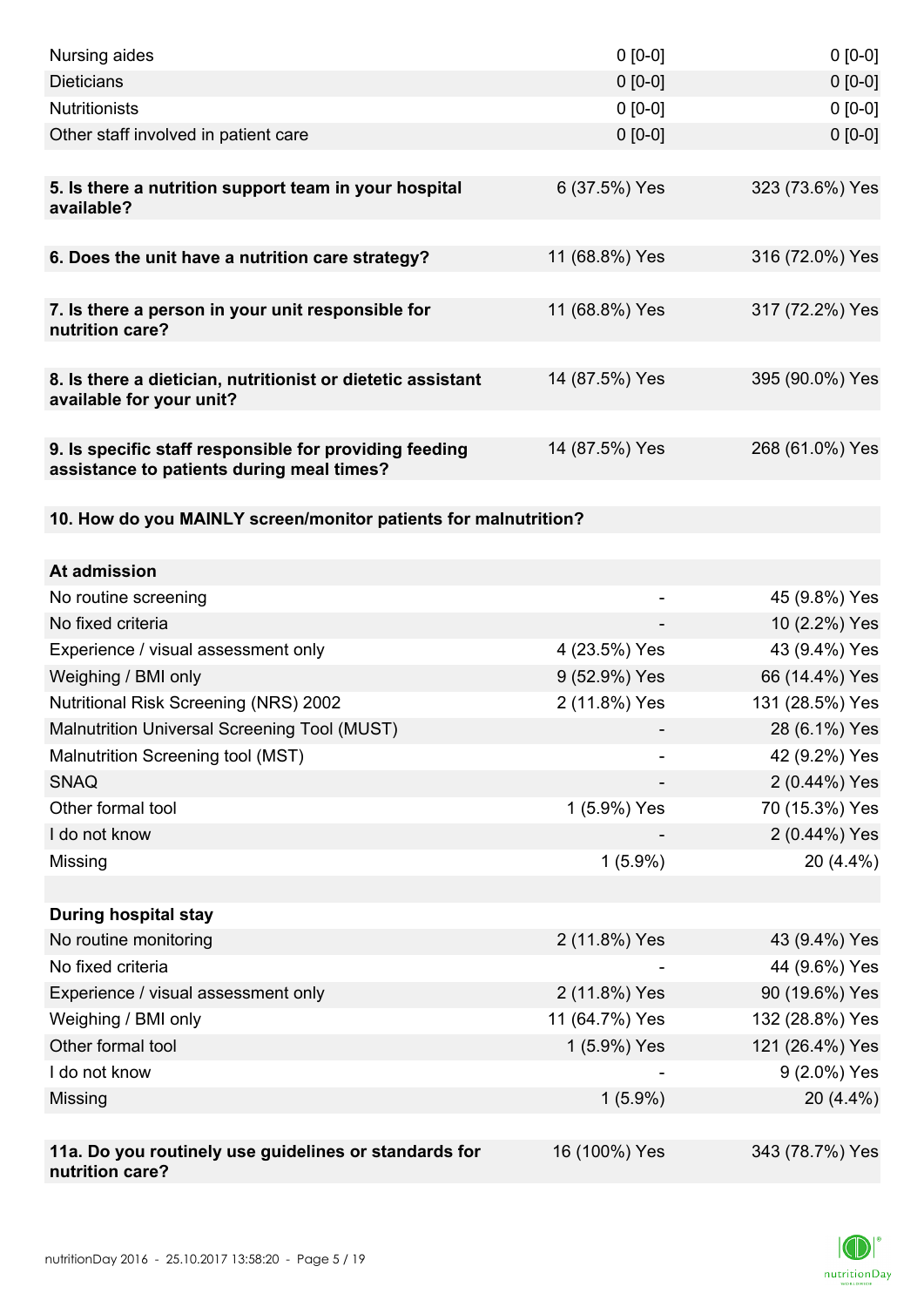| 11b. If yes, which one is mainly used?                            |                |                 |
|-------------------------------------------------------------------|----------------|-----------------|
| International guidelines                                          | 2 (12.5%) Yes  | 86 (25.1%) Yes  |
| National guidelines                                               | 7 (43.8%) Yes  | 56 (16.3%) Yes  |
| Standards on hospital level                                       | 6 (37.5%) Yes  | 115 (33.5%) Yes |
| Standards on unit level                                           |                | 23 (6.7%) Yes   |
| Individual patient nutrition care plans                           |                | 56 (16.3%) Yes  |
| Other                                                             | 1 (6.3%) Yes   | 4 (1.2%) Yes    |
| Missing                                                           |                | 3(0.87%)        |
|                                                                   |                |                 |
| 12. What is routinely done in your unit for given patient groups? |                |                 |
|                                                                   |                |                 |
| At risk                                                           |                |                 |
| Watchful waiting                                                  | 7 (41.2%) Yes  | 139 (30.3%) Yes |
| Discuss nutrition care activities during ward rounds              | 5 (29.4%) Yes  | 192 (41.8%) Yes |
| Develop an individual nutrition care plan                         | 9 (52.9%) Yes  | 246 (53.6%) Yes |
| Initiate treatment / nutrition intervention                       | 11 (64.7%) Yes | 277 (60.3%) Yes |
| Consult a nutrition expert (dietician, nutritionist, etc.)        | 10 (58.8%) Yes | 285 (62.1%) Yes |
| Consult a medical professional                                    | 8 (47.1%) Yes  | 172 (37.5%) Yes |
| Calculate energy requirements                                     | 7 (41.2%) Yes  | 232 (50.5%) Yes |
| Calculate protein requirements                                    | 7 (41.2%) Yes  | 226 (49.2%) Yes |
|                                                                   |                |                 |
| <b>Malnourished</b>                                               |                |                 |
| Watchful waiting                                                  | 3 (17.6%) Yes  | 98 (21.4%) Yes  |
| Discuss nutrition care activities during ward rounds              | 4 (23.5%) Yes  | 208 (45.3%) Yes |
| Develop an individual nutrition care plan                         | 3 (17.6%) Yes  | 258 (56.2%) Yes |
| Initiate treatment / nutrition intervention                       | 6 (35.3%) Yes  | 304 (66.2%) Yes |
| Consult a nutrition expert (dietician, nutritionist, etc.)        | 5 (29.4%) Yes  | 284 (61.9%) Yes |
| Consult a medical professional                                    | 3 (17.6%) Yes  | 183 (39.9%) Yes |
| Calculate energy requirements                                     | 1 (5.9%) Yes   | 261 (56.9%) Yes |
| Calculate protein requirements                                    | 1 (5.9%) Yes   | 257 (56.0%) Yes |
|                                                                   |                |                 |
| <b>Every patient</b>                                              |                |                 |
| Watchful waiting                                                  | 8 (47.1%) Yes  | 193 (42.0%) Yes |
| Discuss nutrition care activities during ward rounds              | 10 (58.8%) Yes | 126 (27.5%) Yes |
| Develop an individual nutrition care plan                         | 6 (35.3%) Yes  | 74 (16.1%) Yes  |
| Initiate treatment / nutrition intervention                       | 7 (41.2%) Yes  | 57 (12.4%) Yes  |
| Consult a nutrition expert (dietician, nutritionist, etc.)        | 8 (47.1%) Yes  | 73 (15.9%) Yes  |
| Consult a medical professional                                    | 11 (64.7%) Yes | 101 (22.0%) Yes |
| Calculate energy requirements                                     | 9 (52.9%) Yes  | 50 (10.9%) Yes  |
| Calculate protein requirements                                    | 8 (47.1%) Yes  | 44 (9.6%) Yes   |
|                                                                   |                |                 |
| <b>Never</b>                                                      |                |                 |
| Watchful waiting                                                  |                | 34 (7.4%) Yes   |
| Discuss nutrition care activities during ward rounds              |                | 38 (8.3%) Yes   |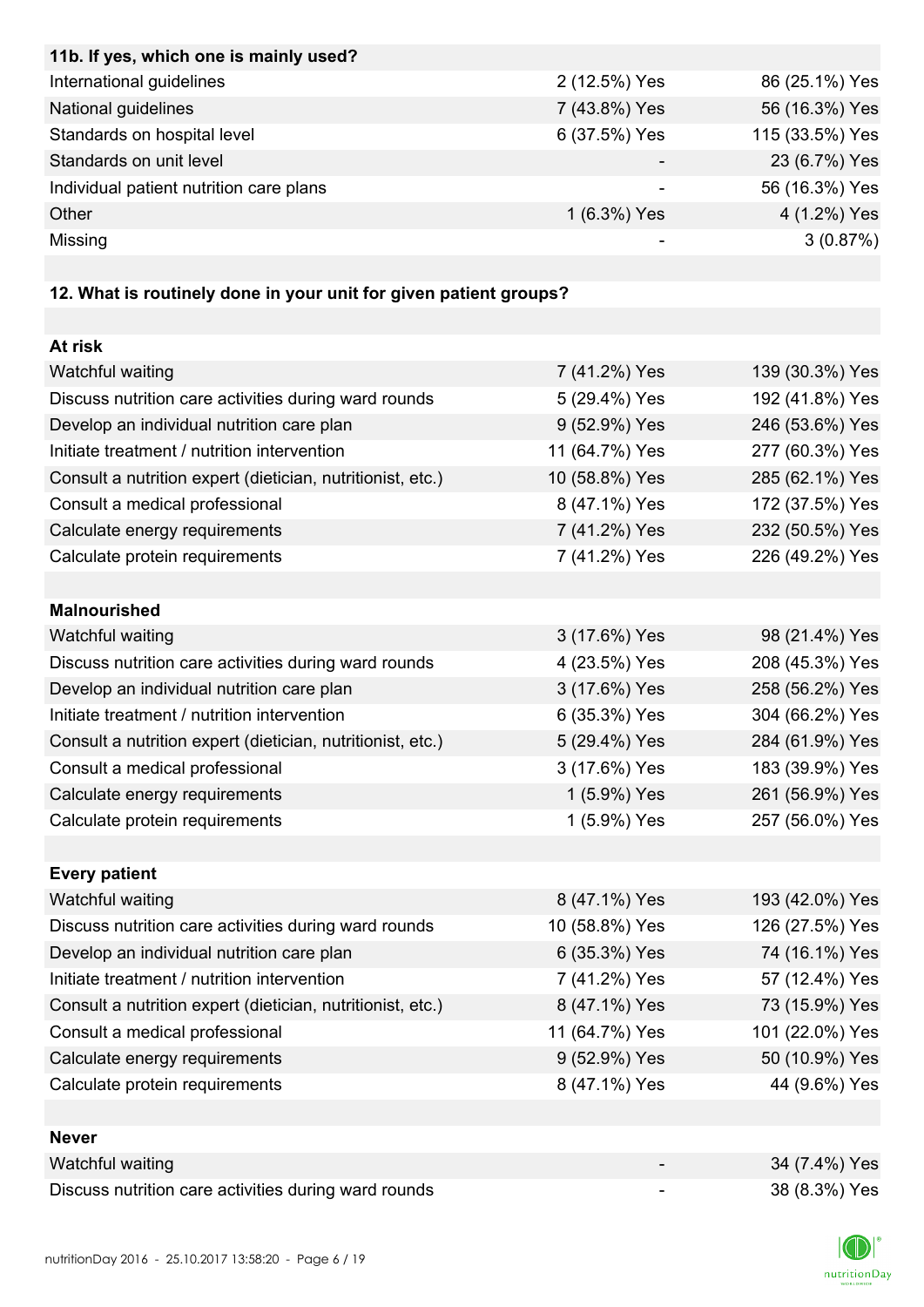| Develop an individual nutrition care plan                          | 3 (17.6%) Yes            | 31 (6.8%) Yes   |
|--------------------------------------------------------------------|--------------------------|-----------------|
| Initiate treatment / nutrition intervention                        |                          | 6 (1.3%) Yes    |
| Consult a nutrition expert (dietician, nutritionist, etc.)         |                          | 8 (1.7%) Yes    |
| Consult a medical professional                                     |                          | 49 (10.7%) Yes  |
| Calculate energy requirements                                      | 3 (17.6%) Yes            | 50 (10.9%) Yes  |
| Calculate protein requirements                                     | 4 (23.5%) Yes            | 54 (11.8%) Yes  |
|                                                                    |                          |                 |
| I do not know                                                      |                          |                 |
| Watchful waiting                                                   | 1 (5.9%) Yes             | 20 (4.4%) Yes   |
| Discuss nutrition care activities during ward rounds               | 1 (5.9%) Yes             | 10 (2.2%) Yes   |
| Develop an individual nutrition care plan                          | 1 (5.9%) Yes             | 5 (1.1%) Yes    |
| Initiate treatment / nutrition intervention                        | 1 (5.9%) Yes             | 4 (0.87%) Yes   |
| Consult a nutrition expert (dietician, nutritionist, etc.)         | 1 (5.9%) Yes             | 4 (0.87%) Yes   |
| Consult a medical professional                                     | 1 (5.9%) Yes             | 18 (3.9%) Yes   |
| Calculate energy requirements                                      | 1 (5.9%) Yes             | 11 (2.4%) Yes   |
| Calculate protein requirements                                     | 1 (5.9%) Yes             | 13 (2.8%) Yes   |
|                                                                    |                          |                 |
| 13. When do you routinely weigh your patients?                     |                          |                 |
| at admission                                                       | 13 (76.5%) Yes           | 291 (63.4%) Yes |
| Within 24 hours                                                    |                          | 64 (13.9%) Yes  |
| Within 48 hours                                                    |                          | 20 (4.4%) Yes   |
| Within 72 hours                                                    | $\overline{\phantom{a}}$ | 13 (2.8%) Yes   |
| Every week                                                         | 1 (5.9%) Yes             | 152 (33.1%) Yes |
| Occasionally                                                       | 9 (52.9%) Yes            | 59 (12.9%) Yes  |
| When requested                                                     | 5 (29.4%) Yes            | 207 (45.1%) Yes |
| At discharge                                                       | 7 (41.2%) Yes            | 20 (4.4%) Yes   |
| Never                                                              |                          | 8 (1.7%) Yes    |
| I do not know                                                      |                          | 1 (0.22%) Yes   |
| No answer given                                                    | $3(5.0\%)$               | 22 (4.8%)       |
|                                                                    |                          |                 |
| 14. What do you do to support adequate food intake of patients?    |                          |                 |
| Offer additional meals or in between snacks                        | 8 (47.1%) Yes            | 338 (73.6%) Yes |
| Offer meal choices                                                 | 6 (35.3%) Yes            | 336 (73.2%) Yes |
| Offer different portion sizes                                      | 6 (35.3%) Yes            | 282 (61.4%) Yes |
| Consider food presentation                                         | 6 (35.3%) Yes            | 192 (41.8%) Yes |
| Change food texture/consistency as needed                          | 11 (64.7%) Yes           | 376 (81.9%) Yes |
| Consider patient problems with eating and drinking                 | 14 (82.4%) Yes           | 372 (81.0%) Yes |
| Ensure that mealtimes are undisturbed/protected<br>mealtime policy | 7 (41.2%) Yes            | 51 (11.1%) Yes  |
| Promote positive eating environment                                | 6 (35.3%) Yes            | 82 (17.9%) Yes  |
| Consider cultural/religious preferences                            | 6 (35.3%) Yes            | 188 (41.0%) Yes |
| Consider patient allergies / intolerances                          | 6 (35.3%) Yes            | 214 (46.6%) Yes |
| Other                                                              | 5 (29.4%) Yes            | 29 (6.3%) Yes   |
| I do not know                                                      |                          | 6 (1.3%) Yes    |
| No answer given                                                    | $1(5.9\%)$               | 20 (4.4%)       |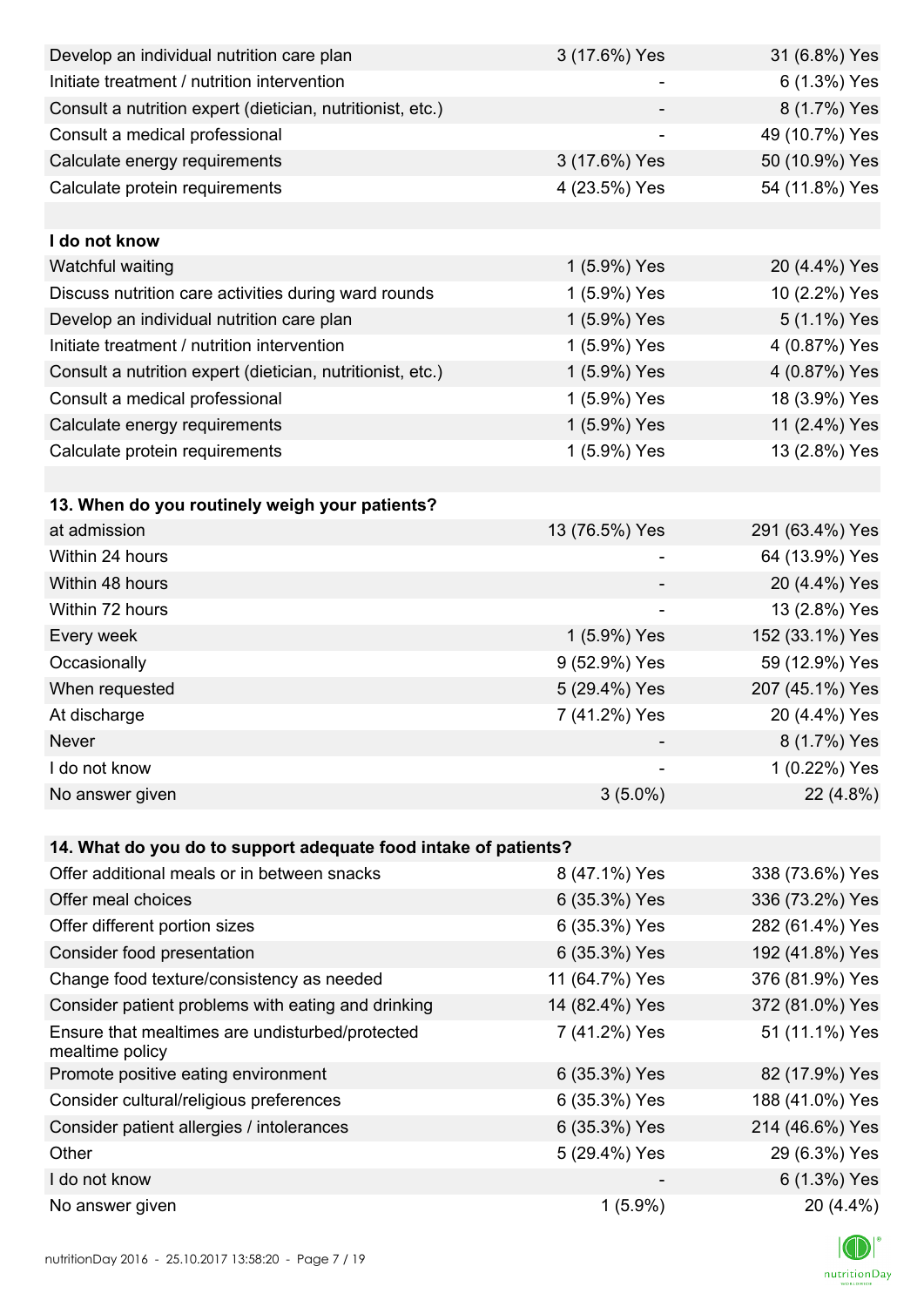| 15. Which nutrition-related standards or routine activities exist in your unit?     |                |                 |
|-------------------------------------------------------------------------------------|----------------|-----------------|
| Nutrition training is available                                                     | 8 (47.1%) Yes  | 257 (56.0%) Yes |
| Reporting of nutrition related information to hospital<br>managers                  | 5 (29.4%) Yes  | 201 (43.8%) Yes |
| Quality indicators are recorded and reported to national<br>or regional level       | 6 (35.3%) Yes  | 123 (26.8%) Yes |
| Quality indicators are used for internal benchmarking                               | 8 (47.1%) Yes  | 166 (36.2%) Yes |
| Patient feedback about food and food service is collected<br>using a questionnaire  | 3 (17.6%) Yes  | 291 (63.4%) Yes |
| None                                                                                | 4 (23.5%) Yes  | 21 (4.6%) Yes   |
| I do not know                                                                       | 1 (5.9%) Yes   | 11 (2.4%) Yes   |
| No answer given                                                                     | $1(5.9\%)$     | 36 (7.8%)       |
|                                                                                     |                |                 |
| 16. At admission what is asked and documented?                                      |                |                 |
| Change in weight                                                                    | 16 (94.1%) Yes | 358 (78.0%) Yes |
| Eating habits/difficulties                                                          | 12 (70.6%) Yes | 336 (73.2%) Yes |
| Nutrition before admission                                                          | 14 (82.4%) Yes | 260 (56.6%) Yes |
| None                                                                                |                | 9 (2.0%) Yes    |
| I do not know                                                                       |                | 5 (1.1%) Yes    |
| No answer given                                                                     | $1(5.9\%)$     | 38 (8.3%)       |
|                                                                                     |                |                 |
| 17. On what forms is there a specific part about eating, putrition or malnutrition? |                |                 |

# **17. On what forms is there a specific part about eating, nutrition or malnutrition?**

| a. Patient Record has a section for                                                  |               |                 |
|--------------------------------------------------------------------------------------|---------------|-----------------|
| indicating if the patient is malnourished or at risk of<br>malnutrition              | 6 (35.3%) Yes | 323 (70.4%) Yes |
| nutrition treatment                                                                  | 8 (47.1%) Yes | 270 (58.8%) Yes |
| <b>None</b>                                                                          | 6 (35.3%) Yes | 30 (6.5%) Yes   |
| I do not know                                                                        | 8 (47.1%) Yes | 270 (58.8%) Yes |
|                                                                                      |               |                 |
| b. Discharge Letter                                                                  |               |                 |
| summarizes nutrition treatment received during stay                                  | 7 (41.2%) Yes | 162 (35.3%) Yes |
| makes future nutrition-related recommendations                                       | 9 (52.9%) Yes | 258 (56.2%) Yes |
| None                                                                                 | 6 (35.3%) Yes | 56 (12.2%) Yes  |
| I do not know                                                                        | 4 (23.5%) Yes | 23 (5.0%) Yes   |
|                                                                                      |               |                 |
| 18. Do you provide brochures about malnutrition to at<br>risk/malnourished patients? | 3 (21.4%) Yes | 162 (43.9%) Yes |
|                                                                                      |               |                 |
| 19. Who filled in this sheet?                                                        |               |                 |
| Head staff                                                                           | 1 (5.9%) Yes  | 117 (25.5%) Yes |
| Dietician                                                                            | 8 (47.1%) Yes | 236 (51.4%) Yes |
| <b>Nurse</b>                                                                         | 7 (41.2%) Yes | 124 (27.0%) Yes |
| Physician                                                                            |               | 72 (15.7%) Yes  |
| Administrative staff                                                                 |               | 4 (0.87%) Yes   |

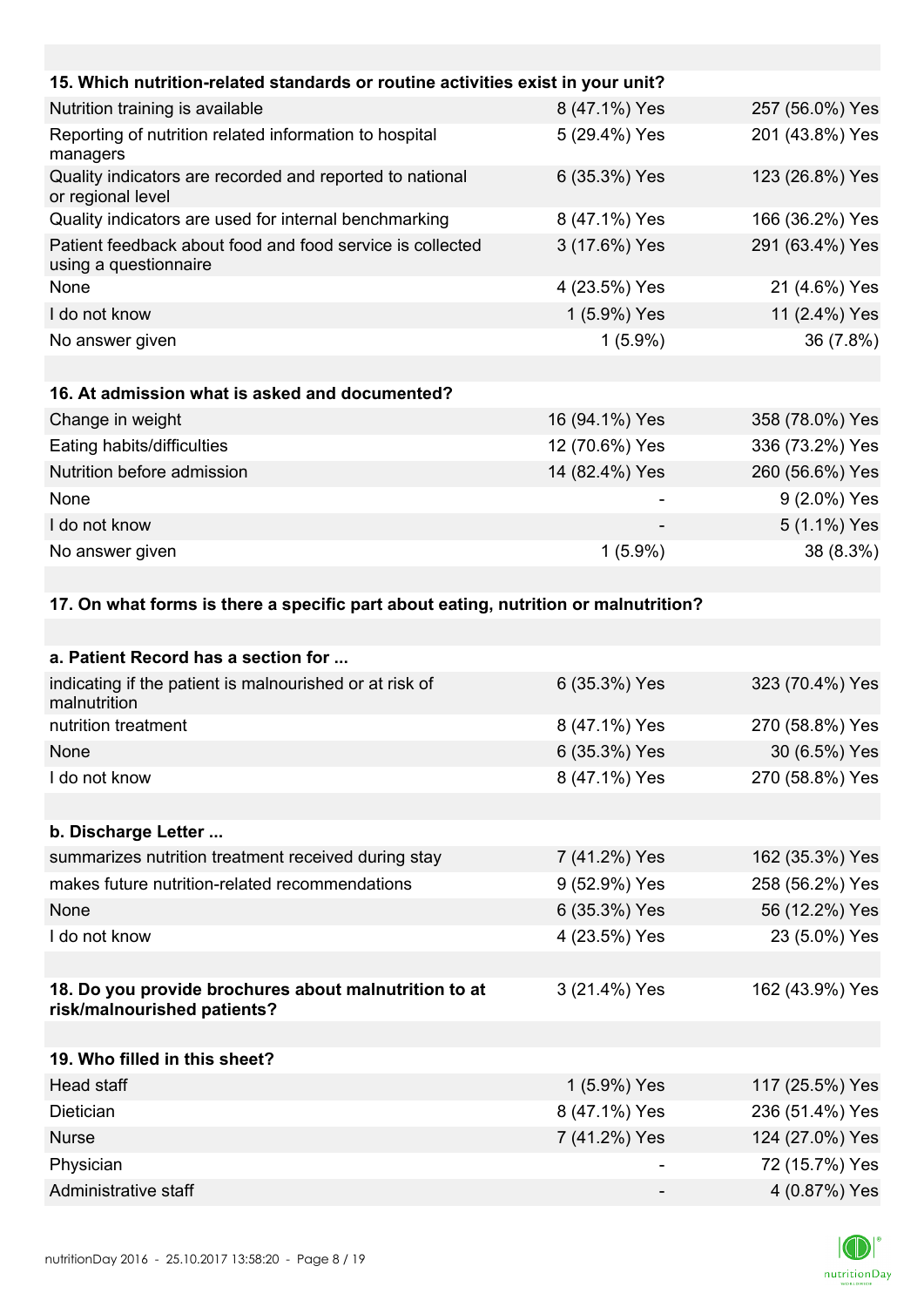| Other         | -                        | 7 (1.5%) Yes             |
|---------------|--------------------------|--------------------------|
| None          | $\overline{\phantom{0}}$ | $\overline{\phantom{0}}$ |
| I do not know | $\overline{\phantom{0}}$ | 3 (0.65%) Yes            |

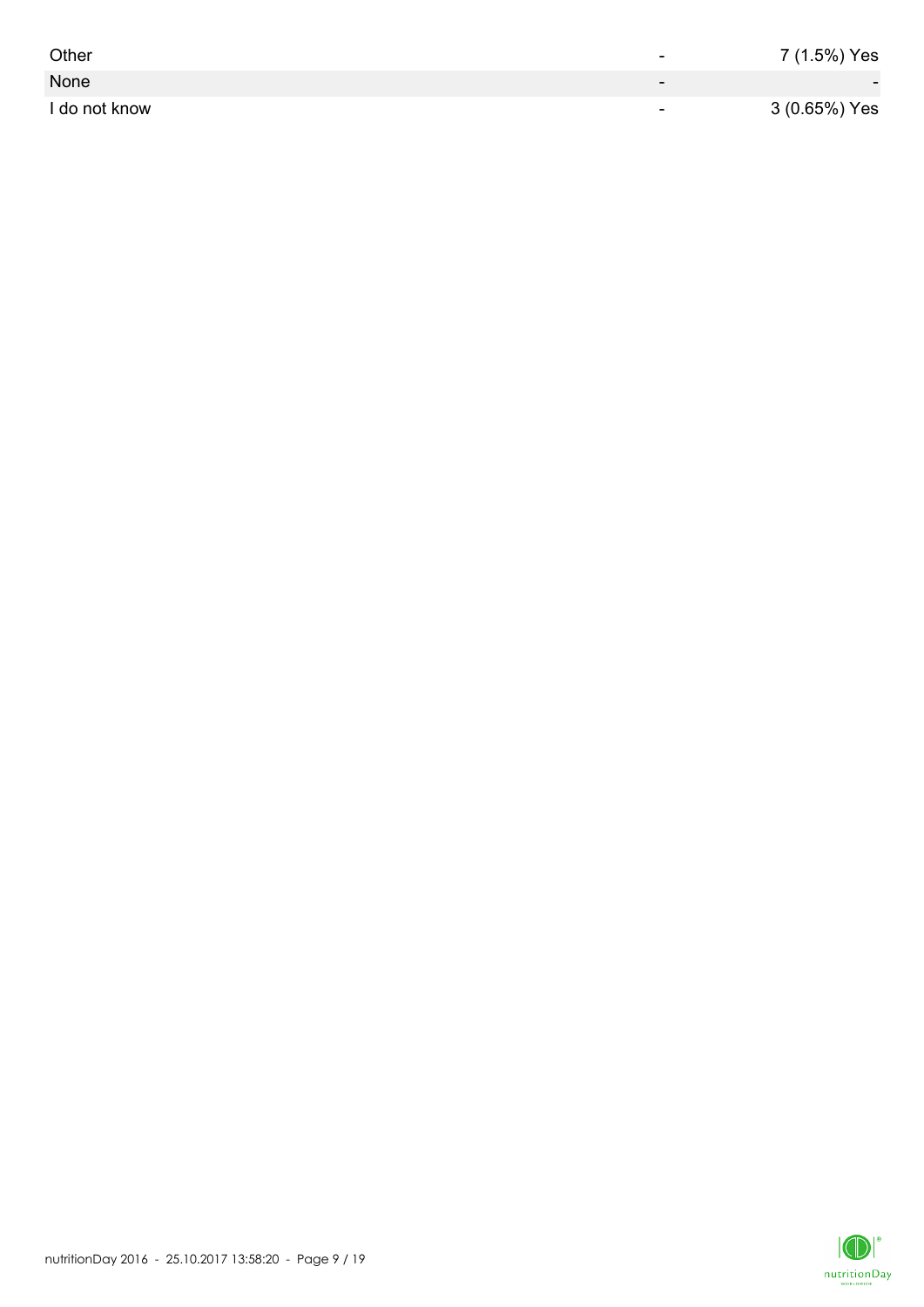|                                                                                         | <b>YOUR RESULTS</b> | <b>REFERENCE RESULTS</b> |
|-----------------------------------------------------------------------------------------|---------------------|--------------------------|
|                                                                                         |                     |                          |
| Total                                                                                   | 230                 | 8743                     |
| Age                                                                                     | 14 [5-36]           | 67 [53-78]               |
| Female                                                                                  | 103 (44.8%)         | 4410 (50.4%)             |
| Weight                                                                                  | $50.0 \pm 30.8$     | 69.1±18.8                |
| Height                                                                                  | 154±26              | 164±10                   |
| <b>BMI</b>                                                                              | $21.0 \pm 7.0$      | $25.5 \pm 6.0$           |
|                                                                                         |                     |                          |
| 1. This hospital admission was                                                          |                     |                          |
| planned                                                                                 | 163 (70.9%)         | 3052 (34.9%)             |
| an emergency                                                                            | 61 (26.5%)          | 5037 (57.6%)             |
| I do not know                                                                           | 6(2.6%)             | 654 (7.5%)               |
| No answer given                                                                         |                     |                          |
|                                                                                         |                     |                          |
| 2a. Diagnosis at admission                                                              |                     |                          |
| 0100 Infectious and parasitic diseases                                                  |                     | 801 (9.2%)               |
| 0200 Neoplasms                                                                          | 15 (6.5%)           | 1381 (15.8%)             |
| 0300 Blood and bloodforming organs and the immune<br>mechanism                          | $5(2.2\%)$          | 578 (6.6%)               |
| 0400 Endocrine, nutritional and metabolic diseases                                      | 20 (8.7%)           | 1043 (11.9%)             |
| 0500 Mental health                                                                      | 50 (21.7%)          | 333 (3.8%)               |
| 0600 Nervous system                                                                     | 55 (23.9%)          | 762 (8.7%)               |
| 0700 Eye and adnexa                                                                     | $3(1.3\%)$          | 131 (1.5%)               |
| 0800 Ear and mastoid process                                                            | 2(0.87%)            | 70 (0.80%)               |
| 0900 Circulatory system                                                                 | 30 (13.0%)          | 1723 (19.7%)             |
| 1000 Respiratory system                                                                 | 58 (25.2%)          | 1358 (15.5%)             |
| 1100 Digestive system                                                                   | 63 (27.4%)          | 2210 (25.3%)             |
| 1200 Skin and subcutaneous tissue                                                       | $10(4.3\%)$         | 424 (4.8%)               |
| 1300 Musculoskeletal system and connective tissue                                       | 51 (22.2%)          | 1276 (14.6%)             |
| 1400 Genitourinary system                                                               | 22 (9.6%)           | 809 (9.3%)               |
| 1500 Pregnancy, childbirth and the puerperium                                           | 6(2.6%)             | 123 (1.4%)               |
| 1600 Conditions originating in the perinatal period                                     | 26 (11.3%)          | 21 (0.24%)               |
| 1700 Congenital/chromosomal abnormalities                                               | 18 (7.8%)           | $9(0.10\%)$              |
| 1800 Symptoms, signs, abnormal clinical/lab findings                                    | 1(0.43%)            | 391 (4.5%)               |
| 1900 Injury, poisoning                                                                  | $5(2.2\%)$          | 276 (3.2%)               |
| 2000 External causes of morbidity and mortality (e.g.<br>transport accidents, assaults) |                     | 156 (1.8%)               |
| 2100 Factors influencing health status and contact with<br>health services              |                     | 210 (2.4%)               |
| No answer given                                                                         |                     |                          |
|                                                                                         |                     |                          |

### **3. Which conditions/comorbidities does this patient have?**

Cardiac insufficiency 22.2%)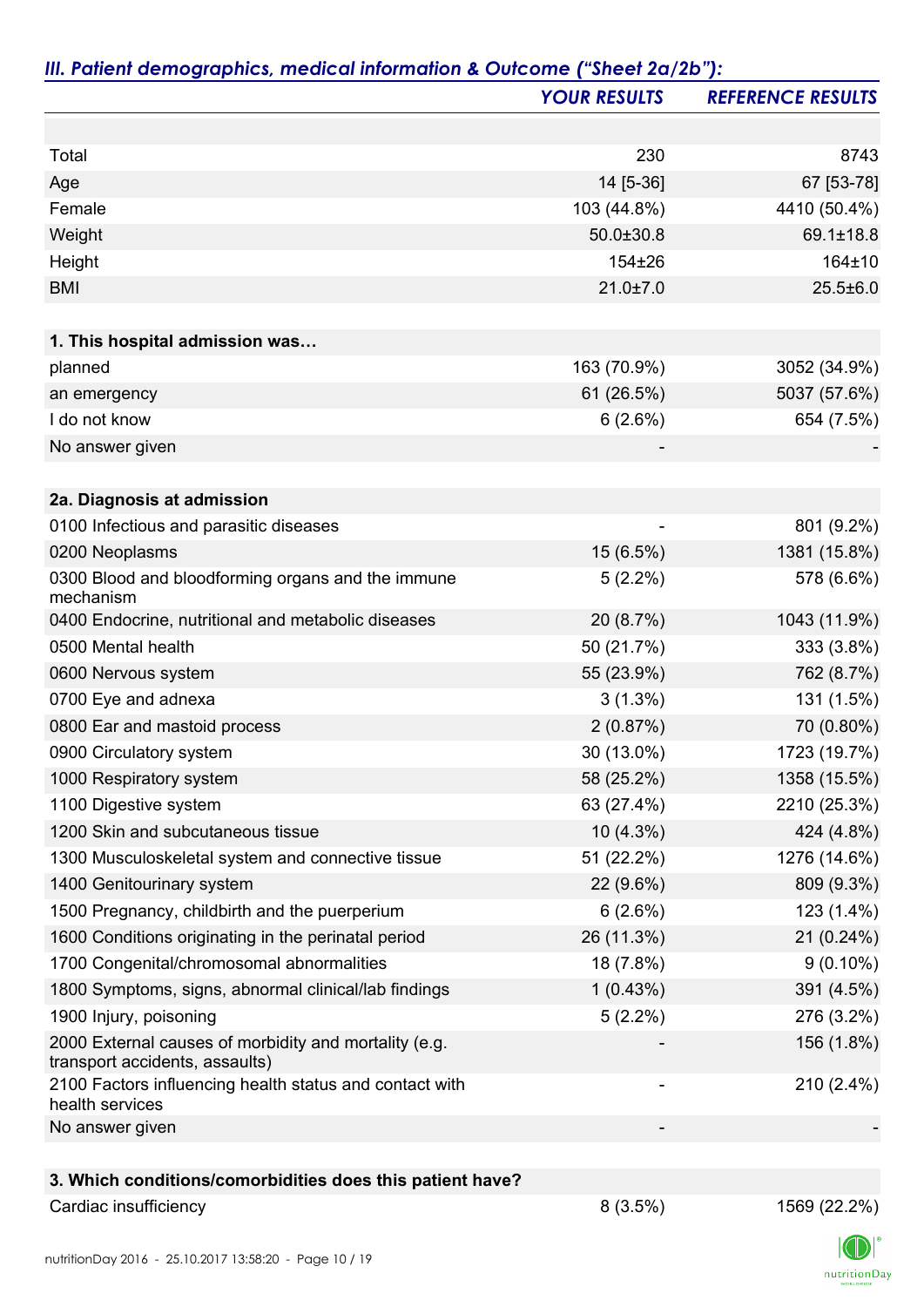| Myocardial infarction                                |             | 394 (5.8%)     |
|------------------------------------------------------|-------------|----------------|
| Chronic lung disease                                 | 33 (14.5%)  | 1080 (15.5%)   |
| Cerebral vascular disease                            | 40 (17.6%)  | 745 (10.9%)    |
| Peripheral vascular disease                          | 43 (18.9%)  | 869 (12.6%)    |
| Chronic liver disease                                |             | 441 (6.5%)     |
| Chronic kidney disease                               | $5(2.2\%)$  | 821 (11.9%)    |
| <b>Diabetes</b>                                      | 20 (8.8%)   | 1899 (26.8%)   |
| Cancer                                               | 36 (15.8%)  | 1733 (24.8%)   |
| Infection                                            | 34 (14.9%)  | 1103 (15.8%)   |
| Dementia                                             |             | 374 (5.5%)     |
| Major depressive disorder                            |             | 377 (5.6%)     |
| Other chronic mental disorder                        | 52 (22.8%)  | 378 (5.6%)     |
| Other chronic disease                                | 52 (23.1%)  | 1968 (27.8%)   |
| None                                                 | 111 (48.3%) | 1394 (15.9%)   |
|                                                      |             |                |
| 4a. Previous operation during this hospital stay     |             |                |
| Yes, planned                                         | 52 (22.6%)  | 1743 (19.9%)   |
| Yes, acute                                           | 8(3.5%)     | 539 (6.2%)     |
| <b>No</b>                                            | 138 (60.0%) | 6145 (70.3%)   |
| I do not know                                        | 30 (13.0%)  | 126 (1.4%)     |
| Missing                                              | 2(0.87%)    | 190 (2.2%)     |
|                                                      |             |                |
| Days since operation                                 | $2[1-7]$    | $4[1-13]$      |
|                                                      |             |                |
| 4b. Planned operation during this hospital stay      |             |                |
| Yes, today or tomorrow                               | 15 (6.5%)   | 738 (8.4%)     |
| Yes, later                                           | 19 (8.3%)   | 513 (5.9%)     |
| No                                                   | 128 (55.7%) | 6496 (74.3%)   |
| I do not know                                        | 55 (23.9%)  | 414 (4.7%)     |
| Missing                                              | 13 (5.7%)   | 582 (6.7%)     |
|                                                      |             |                |
| 5. Previous ICU admission during this hospital stay? | 24 (10.4%)  | 934 (10.7%)    |
| (Yes)                                                |             |                |
|                                                      |             |                |
| 6. Is this patient terminally ill?                   | 1(0.43%)    | 630 (7.2%)     |
|                                                      |             |                |
| 7. Fluid status                                      |             |                |
| Normal                                               | 179 (77.8%) | 6866 (78.5%)   |
| Overloaded                                           | $5(2.2\%)$  | 500 (5.7%)     |
| Dehydrated                                           | $9(3.9\%)$  | 450 (5.1%)     |
| I do not know                                        | 37 (16.1%)  | 927 (10.6%)    |
| Missing                                              |             |                |
|                                                      |             |                |
| 8. Number of different medications planned           |             |                |
| Oral                                                 | $3[1-5]$    | $5[2-8]$       |
|                                                      |             | $\blacksquare$ |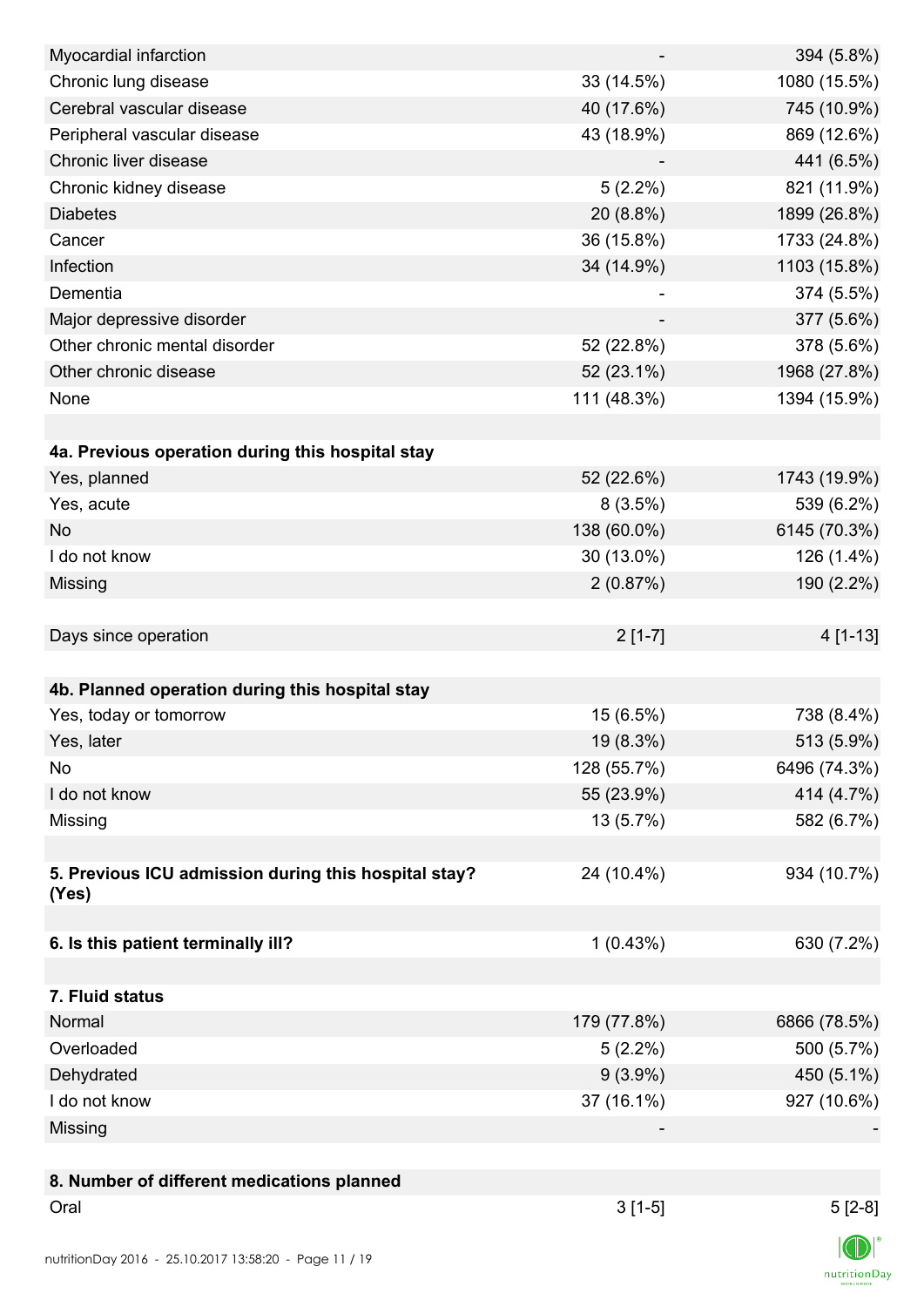| Other                                                                                 |             |              |
|---------------------------------------------------------------------------------------|-------------|--------------|
|                                                                                       | $0 [0-1]$   | $2[1-4]$     |
| 9. Was this patient identified as malnourished or at risk of malnutrition?            |             |              |
| Malnourished                                                                          | 22 (9.6%)   | 871 (10.0%)  |
|                                                                                       |             |              |
| At risk                                                                               | 19 (8.3%)   | 1543 (17.6%) |
| No                                                                                    | 156 (67.8%) | 5642 (64.5%) |
| I do not know                                                                         | 33 (14.3%)  | 687 (7.9%)   |
| Missing                                                                               |             |              |
| 10. IV Fluids                                                                         |             |              |
|                                                                                       |             |              |
| Electrolyte solution (NaCl, Ringers lactate, etc)<br>5% Glucose solution              | 28 (12.2%)  | 3469 (39.7%) |
|                                                                                       | 10 (4.3%)   | 860 (9.8%)   |
| 11. Number of ONS drinks planned                                                      | $0 [0-1]$   | $0 [0-0]$    |
|                                                                                       |             |              |
| 12. Nutrition intake                                                                  |             |              |
| Regular hospital food                                                                 | 156 (67.8%) | 4849 (55.5%) |
| Fortified/enriched hospital food                                                      | 4(1.7%)     | 756 (8.6%)   |
| Protein/energy supplement (e.g. ONS drinks)                                           | 23 (10.0%)  | 998 (11.4%)  |
| <b>Enteral nutrition</b>                                                              | 22 (9.6%)   | 485 (5.5%)   |
| Parenteral nutrition                                                                  | $5(2.2\%)$  | 479 (5.5%)   |
| Special diet                                                                          | 44 (19.1%)  | 3072 (35.1%) |
| None                                                                                  | 31 (13.5%)  | 474 (5.4%)   |
|                                                                                       |             |              |
| 13a. All lines and Tubes                                                              |             |              |
| <b>Central Venous</b>                                                                 | $3(1.3\%)$  | 734 (8.4%)   |
| Peripheral venous access                                                              | $12(5.2\%)$ | 4122 (47.1%) |
| Nasogastric                                                                           | 41 (17.8%)  | 258 (3.0%)   |
| Nasojejunal                                                                           |             | 38 (0.43%)   |
| Nasoduadenal                                                                          |             | 22 (0.25%)   |
| Enterostoma                                                                           | 4(1.7%)     | 42 (0.48%)   |
| Percutaneous endoscopy/surgical gastrostomy                                           | 4(1.7%)     | 67 (0.77%)   |
| Percutaneous endoscopy/surgical jejunostomy                                           |             | 27 (0.31%)   |
| None                                                                                  | 171 (74.3%) | 3894 (44.5%) |
|                                                                                       |             |              |
| 13b. Were there complications with nutrition related lines and tubes since admission? |             |              |
| Yes, previously                                                                       | 1(0.43%)    | 87 (1.00%)   |
| Yes, ongoing                                                                          |             | 80 (0.92%)   |
| No                                                                                    | 180 (78.3%) | 7278 (83.2%) |
| I do not know                                                                         | 29 (12.6%)  | 846 (9.7%)   |
| Missing                                                                               | 20 (8.7%)   | 452 (5.2%)   |
|                                                                                       |             |              |
| 14. Please indicate if any of the following was done for this patient since admission |             |              |

| Energy requirements were determined | 89 (38.7%) | 3103 (35.5%) |
|-------------------------------------|------------|--------------|
|-------------------------------------|------------|--------------|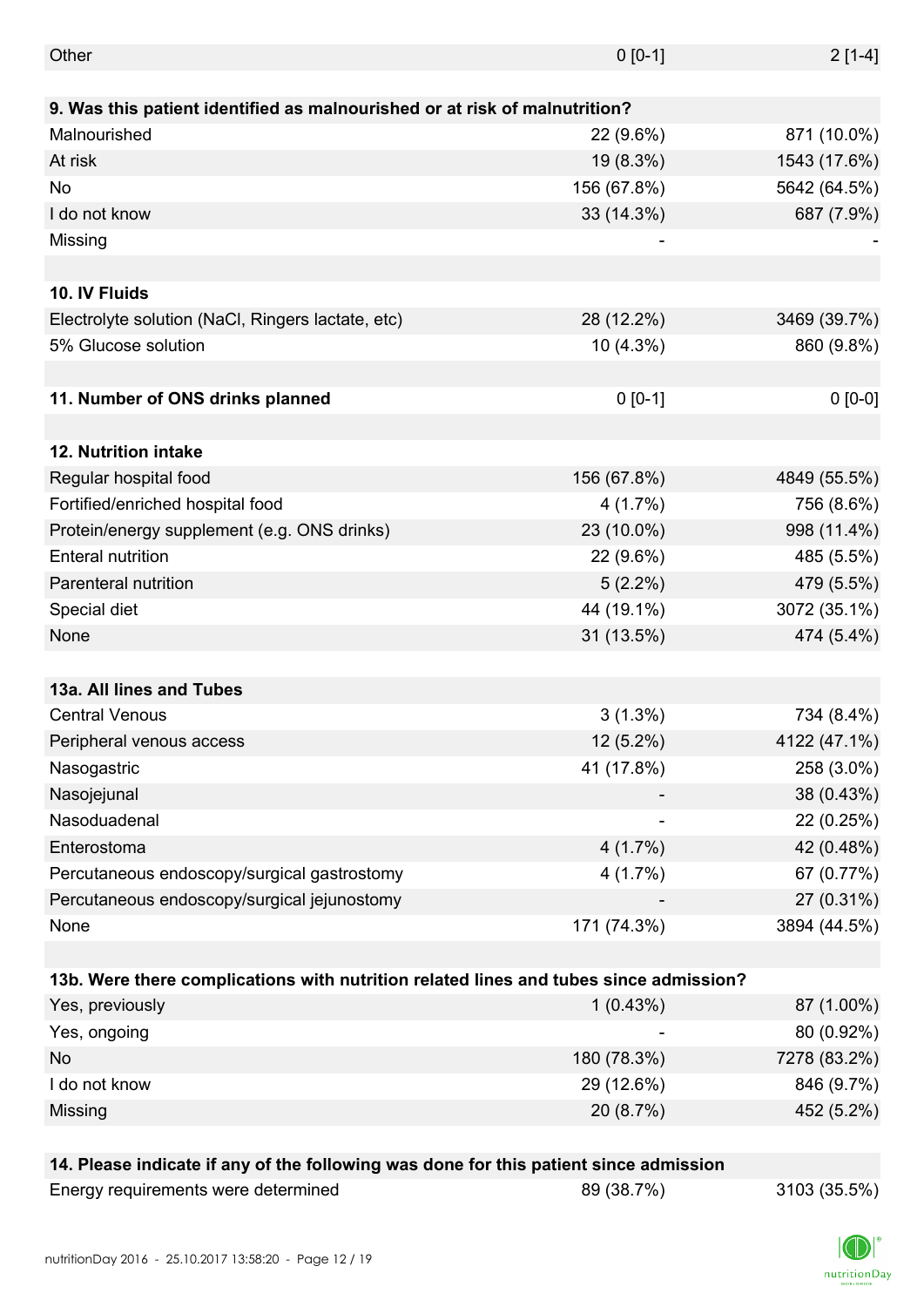| Protein requirements were determined                     | 53 (23.0%)  | 2765 (31.6%) |
|----------------------------------------------------------|-------------|--------------|
| Food/Nutrition intake was recorded in the patient record | 52 (22.6%)  | 3893 (44.5%) |
| Nutrition treatment plan was developed                   | 59 (25.7%)  | 3013 (34.5%) |
| Nutrition expert was consulted                           | 54 (23.5%)  | 2890 (33.1%) |
| Malnutrition status is recorded in the patient record    | 53 (23.0%)  | 2363 (27.0%) |
| None                                                     |             |              |
|                                                          |             |              |
| 15a. Energy goal                                         |             |              |
| $< 500$ kcal                                             | 13 (5.7%)   | 268 (3.1%)   |
| 500-999 kcal                                             | $21(9.1\%)$ | 93 (1.1%)    |
| 1000-1499 kcal                                           | 13 (5.7%)   | 884 (10.1%)  |
| 1500-1999 kcal                                           | 61 (26.5%)  | 2574 (29.4%) |
| >=2000 kcal                                              | 112 (48.7%) | 958 (11.0%)  |
| Not determined                                           | $5(2.2\%)$  | 3200 (36.6%) |
| I do not know                                            | $5(2.2\%)$  | 730 (8.3%)   |
| Missing                                                  |             | 36 (0.41%)   |
|                                                          |             |              |
| 15b. Energy intake                                       |             |              |
| $< 500$ kcal                                             | 19 (8.3%)   | 530 (6.1%)   |
| 500-999 kcal                                             | 28 (12.2%)  | 483 (5.5%)   |
| 1000-1499 kcal                                           | 35 (15.2%)  | 1101 (12.6%) |
| 1500-1999 kcal                                           | 71 (30.9%)  | 1928 (22.1%) |
| >=2000 kcal                                              | 68 (29.6%)  | 584 (6.7%)   |
| Not determined                                           | 4(1.7%)     | 2964 (33.9%) |
| I do not know                                            | $5(2.2\%)$  | 1101 (12.6%) |
| Missing                                                  |             | 52 (0.59%)   |
|                                                          |             |              |
| 16. Since admission, this patient's health status has    |             |              |
| Improved                                                 | 83 (36.1%)  | 4436 (50.7%) |
| Deteriorated                                             | $17(7.4\%)$ | 485 (5.5%)   |
| Remained the same                                        | 94 (40.9%)  | 2411 (27.6%) |
| This patient has just been admitted                      | 12 (5.2%)   | 555 (6.3%)   |
| I do not know                                            | 24 (10.4%)  | 856 (9.8%)   |
| Missing                                                  |             |              |
|                                                          |             |              |
| Length of hospital stay (days)                           | 6 [4-13]    | 12 [6-24]    |
|                                                          |             |              |
| <b>Outcome Code</b>                                      |             |              |
| 1= Still in the hospital                                 | 60 (26.1%)  | 748 (8.6%)   |
| 2= Transferred to another hospital                       | 1(0.43%)    | 211 (2.4%)   |
| 3= Transferred to long term care                         | 1(0.43%)    | 360 (4.1%)   |
| 4= Rehabilitation                                        |             | 486 (5.6%)   |
| 5= Discharged home                                       | 156 (67.8%) | 6417 (73.4%) |
| 6= Death                                                 |             | 260 (3.0%)   |

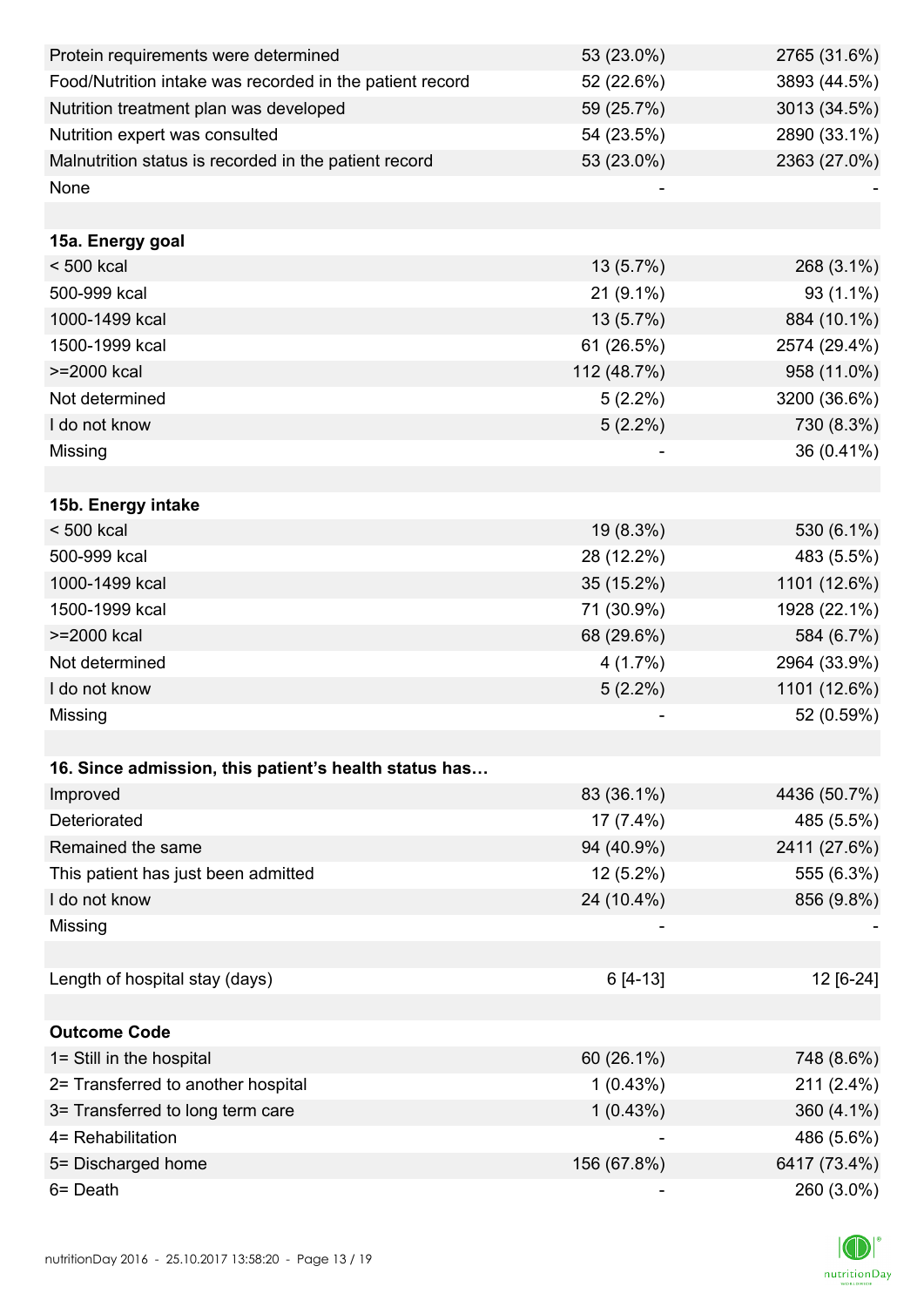| $7 =$ Others                         | 1(0.43%)    | 173 (2.0%)   |
|--------------------------------------|-------------|--------------|
| Missing                              | $11(4.8\%)$ | 88 (1.0%)    |
|                                      |             |              |
| <b>Readmitted since ND</b>           |             |              |
| $1 = No$                             | 128 (81.0%) | 6055 (78.3%) |
| 2= Yes, same hospital planned        | 23 (14.6%)  | 457 (5.9%)   |
| 3= Yes, same hospital unplanned      | $5(3.2\%)$  | 454 (5.9%)   |
| 4= Yes, different hospital planned   |             | 44 (0.57%)   |
| 5= Yes, different hospital unplanned |             | 44 (0.57%)   |
| 6= Unknown                           |             | 299 (3.9%)   |
| Missing                              |             | 386 (5.0%)   |

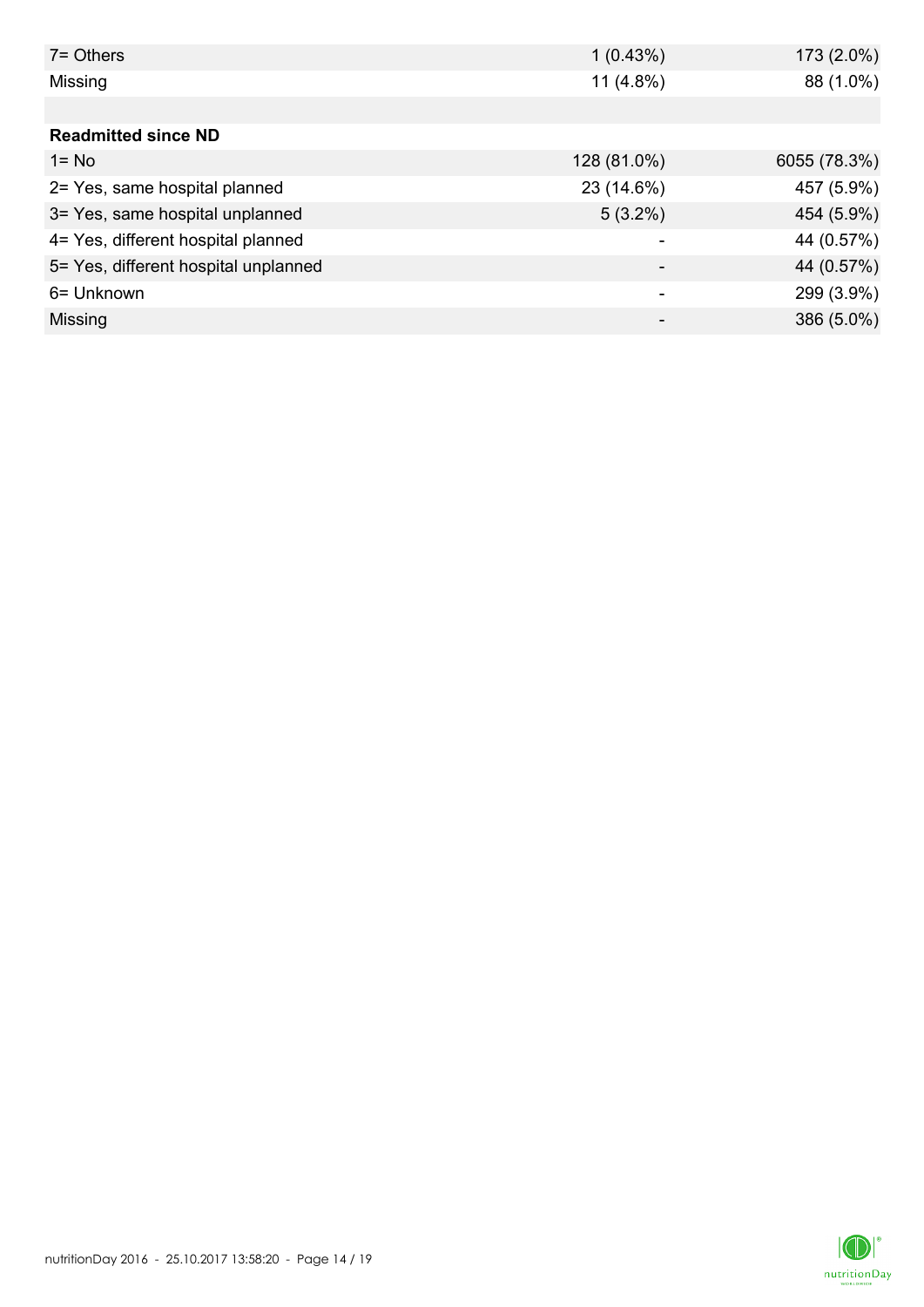|                                                                                      | <b>YOUR RESULTS</b> | <b>REFERENCE RESULTS</b> |
|--------------------------------------------------------------------------------------|---------------------|--------------------------|
|                                                                                      |                     |                          |
| 1. What are your typical dietary habits?                                             |                     |                          |
| No special dietary habits                                                            | 195 (85.5%)         | 5885 (69.8%)             |
| I am vegetarian                                                                      | 2(0.88%)            | 142 (1.7%)               |
| I adhee to a vegan diet                                                              |                     | 50 (0.59%)               |
| I eat gluten-free diet                                                               | 2(0.88%)            | 73 (0.87%)               |
| I avoid added sugars                                                                 | 11 $(4.8\%)$        | 1290 (15.3%)             |
| I avoid carbohydrates                                                                | 2(0.88%)            | 477 (5.7%)               |
| I eat a low fat-diet                                                                 | 2(0.88%)            | 972 (11.5%)              |
| I am lactose intolerant                                                              | $3(1.3\%)$          | 328 (3.9%)               |
| Other special diet due to intolerances/allergies                                     |                     | 171 (2.0%)               |
| Other                                                                                | 18 (7.9%)           | 603 (7.2%)               |
| No answer given                                                                      | $4(1.8\%)$          | 162 (1.9%)               |
|                                                                                      |                     |                          |
| 2. Where did you live before your current hospital admission?<br>At home             |                     |                          |
|                                                                                      | 155 (68.0%)         | 7497 (89.0%)             |
| In a nursing home or other live-in facility                                          | $1(0.44\%)$         | 287 (3.4%)               |
| I was transferred from another hospital                                              | 43 (18.9%)          | 418 (5.0%)               |
| Other                                                                                | 23 (10.1%)          | 139 (1.6%)               |
| Missing                                                                              | 6(2.6%)             | 87 (1.0%)                |
| 3. In general, are you able to walk?                                                 |                     |                          |
| Yes                                                                                  | 135 (59.2%)         | 5392 (64.0%)             |
| Yes, with someone's help                                                             | 19 (8.3%)           | 899 (10.7%)              |
| Yes, independently using a cane, walker, or crutches                                 | 13 (5.7%)           | 1107 (13.1%)             |
| No, I have a wheelchair                                                              | 10 (4.4%)           | 355 (4.2%)               |
| No, I am bedridden                                                                   | 45 (19.7%)          | 548 (6.5%)               |
| Missing                                                                              | 6(2.6%)             | 127 (1.5%)               |
| 4. In general, how would you say your health is?                                     |                     |                          |
| Very good                                                                            | 29 (12.7%)          | 615 (7.3%)               |
| Good                                                                                 | 85 (37.3%)          | 3078 (36.5%)             |
| Fair                                                                                 | 36 (15.8%)          | 3196 (37.9%)             |
| Poor                                                                                 |                     | 1144 (13.6%)             |
|                                                                                      | 70 (30.7%)          |                          |
| Very poor                                                                            | $7(3.1\%)$          | 254 (3.0%)               |
| Missing                                                                              | $1(0.44\%)$         | 141 (1.7%)               |
| 5. Over the last 12 months prior to your current hospital admission approximately    |                     |                          |
| how many times have you seen a doctor?                                               | $3 [2 - 10]$        | 4 [2-10]                 |
| how many times have you been admitted to the<br>hospital (Emergency room, any ward)? | $0 [0-1]$           | $1[0-2]$                 |

| how many nights in total have you spent in hospital? | $0$ [0-5] | $5 [0-15]$ |
|------------------------------------------------------|-----------|------------|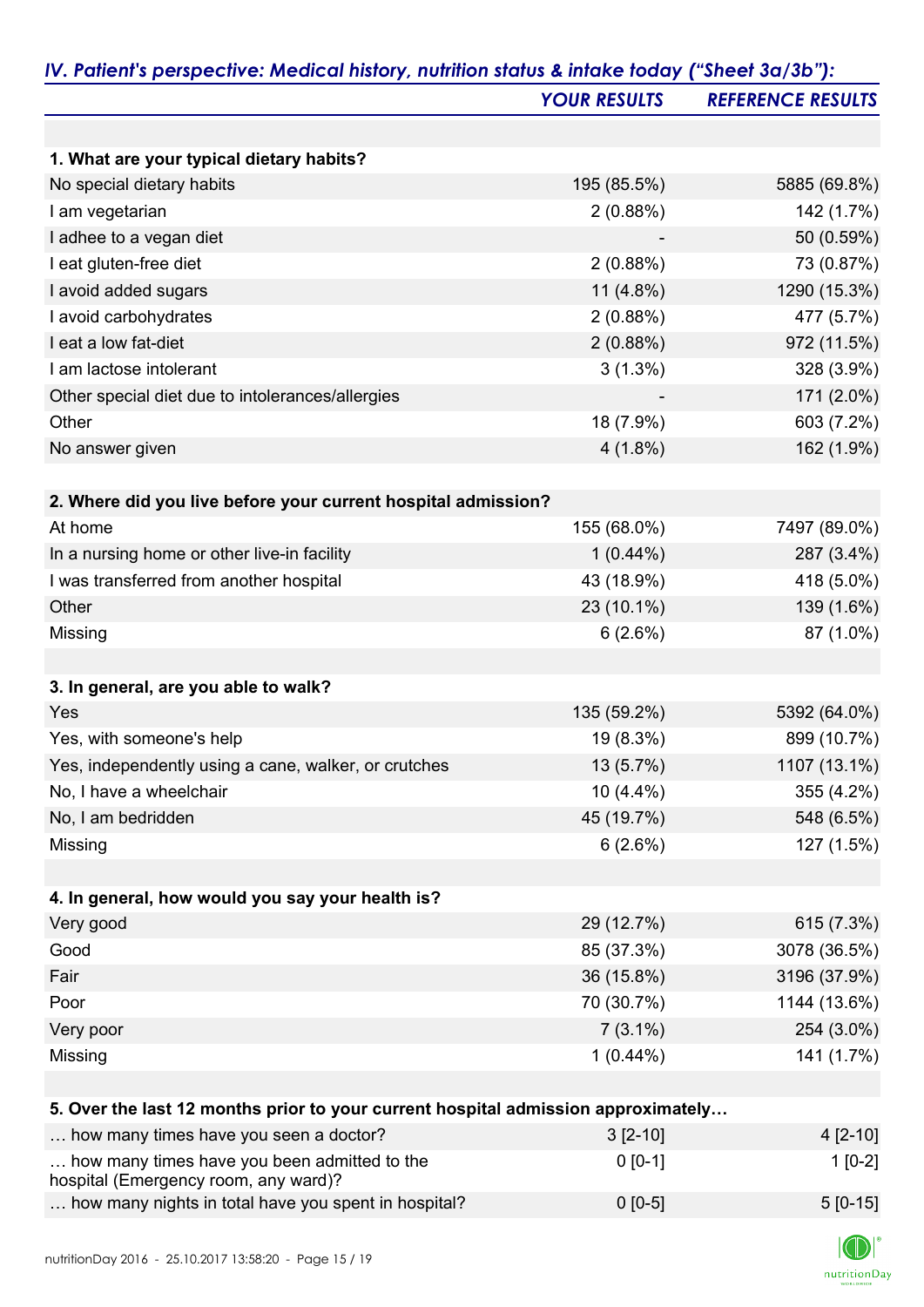| 6. How many different medications do you take routinely each day (prior to hospitalisation)? |             |              |
|----------------------------------------------------------------------------------------------|-------------|--------------|
| $1 - 2$                                                                                      | 73 (32.0%)  | 1638 (19.4%) |
| $3-5$                                                                                        | 54 (23.7%)  | 2272 (27.0%) |
| More than 5                                                                                  | 54 (23.7%)  | 2608 (30.9%) |
| None                                                                                         | 6(2.6%)     | 1375 (16.3%) |
| I do not know                                                                                | 34 (14.9%)  | 429 (5.1%)   |
| Missing                                                                                      | $7(3.1\%)$  | 106 (1.3%)   |
|                                                                                              |             |              |
| 7. Do you have health insurance?                                                             |             |              |
| Yes, private insurance only                                                                  | 40 (17.5%)  | 1250 (14.8%) |
| Yes, public insurance only                                                                   | 63 (27.6%)  | 4213 (50.0%) |
| Yes, both                                                                                    | 84 (36.8%)  | 1101 (13.1%) |
| None                                                                                         | $1(0.44\%)$ | 1114 (13.2%) |
| I prefer not to answer                                                                       | 20 (8.8%)   | 483 (5.7%)   |
| Missing                                                                                      | 20 (8.8%)   | 267 (3.2%)   |
|                                                                                              |             |              |
| 8. What was your weight 5 years ago?                                                         | 82 [65-95]  | 70 [60-83]   |
| I do not know                                                                                | 102 (44.7%) | 2268 (26.9%) |
|                                                                                              |             |              |
| 9a. Have you lost weight within the last 3 months?                                           |             |              |
| Yes, intentionally                                                                           | $7(3.1\%)$  | 795 (9.4%)   |
| Yes, unintentionally                                                                         | 36 (15.8%)  | 3179 (37.7%) |
| No, my weight stayed the same                                                                | 61 (26.8%)  | 2488 (29.5%) |
| No, I gained weight                                                                          | 37 (16.2%)  | 911 (10.8%)  |
| I do not know                                                                                | 79 (34.6%)  | 856 (10.2%)  |
| Missing                                                                                      | 8(3.5%)     | 199 (2.4%)   |
|                                                                                              |             |              |
| 9b. If yes, how many kg did you lose?                                                        | $5[3-9]$    | $6[3-10]$    |
| I do not know                                                                                | $6(14.0\%)$ | 672 (16.9%)  |
|                                                                                              |             |              |
| 10. Did you know about your hospitalisation two days                                         | 102 (47.0%) | 3142 (39.1%) |
| before admission? (Yes)                                                                      |             |              |
|                                                                                              |             |              |
| 11. Please indicate if you                                                                   |             |              |
| were weighed at admission                                                                    | 138 (60.8%) | 4710 (56.2%) |
| were informed about your nutrition status                                                    | 23 (10.2%)  | 2651 (32.0%) |
| were informed about nutrition care options                                                   | 21 (9.3%)   | 2341 (28.3%) |
| received special nutrition care                                                              | 26 (11.5%)  | 2232 (27.0%) |
|                                                                                              |             |              |
| 12. How well have you eaten in the week before you were admitted to the hospital?            |             |              |
| More than normal                                                                             | $9(4.0\%)$  | 366 (4.4%)   |
| Normal                                                                                       | 154 (68.4%) | 5184 (62.0%) |

| .                    | $\sim$ $\sim$ $\sim$ $\sim$ $\sim$ $\sim$ $\sim$ $\sim$ | $\bullet$ . $\bullet$ . $\bullet$ . $\bullet$ . $\bullet$ . $\bullet$ . |
|----------------------|---------------------------------------------------------|-------------------------------------------------------------------------|
| About 3/4 of normal  | 19 (8.4%)                                               | 801 (9.6%)                                                              |
| About half of normal | $19(8.4\%)$                                             | 1028 (12.3%)                                                            |
|                      |                                                         |                                                                         |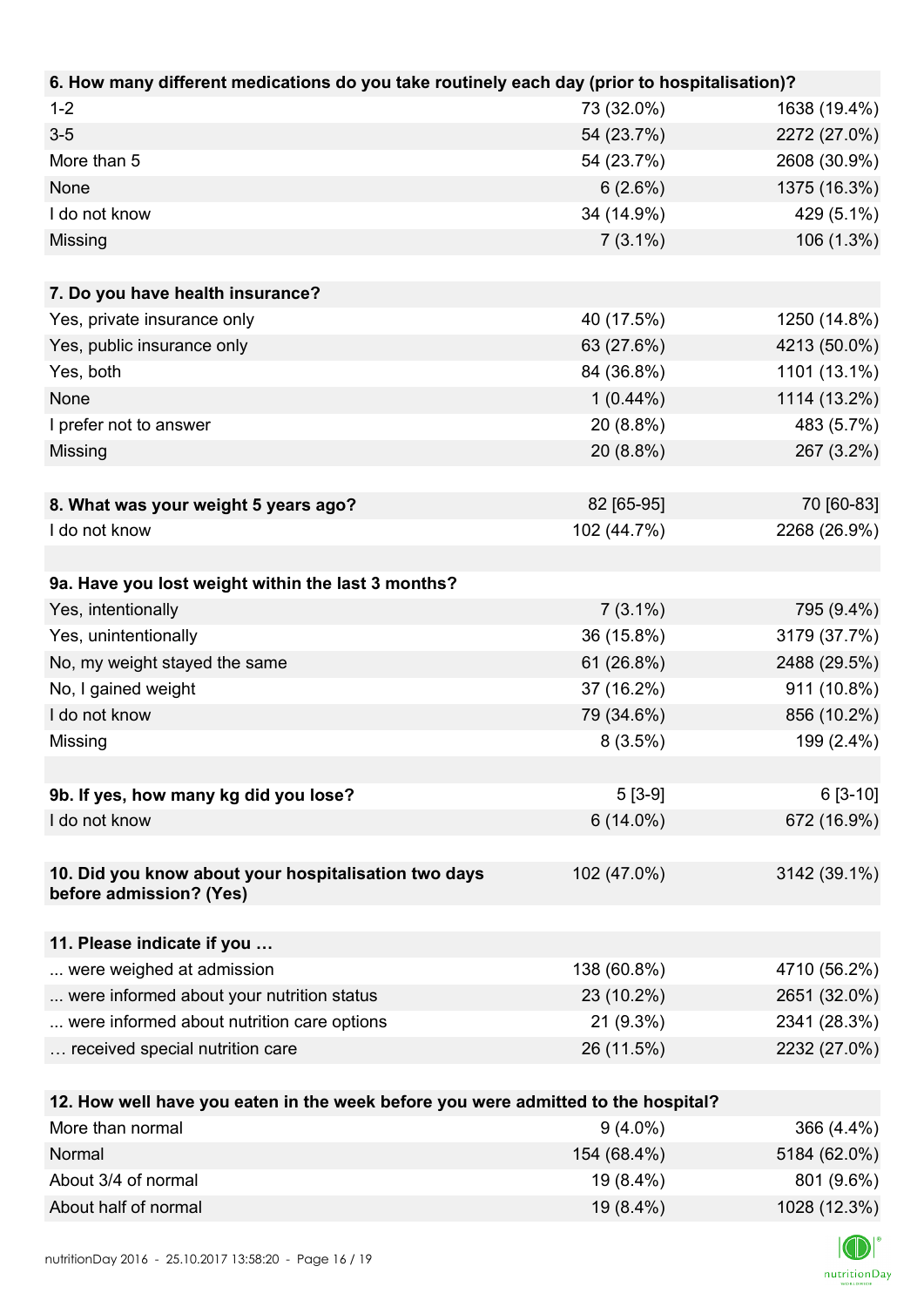| About a quarter to nearly nothing                                              | $4(1.8\%)$  | 750 (9.0%)                   |
|--------------------------------------------------------------------------------|-------------|------------------------------|
| I do not know                                                                  | 19 (8.4%)   | 82 (0.98%)                   |
| Missing                                                                        | $1(0.44\%)$ | 157 (1.9%)                   |
|                                                                                |             |                              |
| 13. In general, how satisfied are you with the food at the hospital?           |             |                              |
| Very satisfied                                                                 | 38 (16.9%)  | 2303 (27.5%)                 |
| Somewhat satisfied                                                             | 63 (28.0%)  | 2525 (30.2%)                 |
| <b>Neutral</b>                                                                 | 45 (20.0%)  | 1669 (19.9%)                 |
| <b>Dissatisfied</b>                                                            | 11 (4.9%)   | 652 (7.8%)                   |
| Very dissatisfied                                                              | $3(1.3\%)$  | 252 (3.0%)                   |
| I do not know                                                                  | 62 (27.6%)  | 712 (8.5%)                   |
| Missing                                                                        | $3(1.3\%)$  | 255 (3.0%)                   |
|                                                                                |             |                              |
| 14. Did you get any help with eating TODAY?                                    |             |                              |
| Yes, from family or friends                                                    | 25 (11.1%)  | 910 (10.9%)                  |
| Yes, from hospital staff                                                       | 55 (24.4%)  | 544 (6.5%)                   |
| <b>No</b>                                                                      | 89 (39.6%)  | 6450 (77.1%)                 |
| I do not know                                                                  | 33 (14.7%)  | 107 (1.3%)                   |
| Missing                                                                        | 23 (10.2%)  | 357 (4.3%)                   |
|                                                                                |             |                              |
| 15. Were you able to eat without interruption TODAY?<br>(Yes)                  | 136 (66.7%) | 5869 (74.5%)                 |
|                                                                                |             |                              |
|                                                                                |             |                              |
| 16a. Please indicate how much hospital food you ate for lunch or dinner TODAY: |             |                              |
| About all                                                                      | 136 (60.4%) | 4051 (48.4%)                 |
| 1/2                                                                            | 51 (22.7%)  | 1966 (23.5%)                 |
| 1/4                                                                            | 14 (6.2%)   |                              |
| Nothing                                                                        | $10(4.4\%)$ | 975 (11.7%)                  |
| Missing                                                                        | 14 (6.2%)   | 371 (4.4%)                   |
|                                                                                |             |                              |
| 16b. The portion size of the meal I ordered TODAY was                          |             |                              |
| Standard                                                                       | 173 (76.9%) | 1005 (12.0%)<br>5388 (64.4%) |
| Smaller                                                                        | 6(2.7%)     | 778 (9.3%)                   |
| Larger                                                                         | $1(0.44\%)$ | 328 (3.9%)                   |
| I do not know                                                                  | 23 (10.2%)  | 848 (10.1%)                  |
| Missing                                                                        | 22 (9.8%)   | 1026 (12.3%)                 |
|                                                                                |             |                              |
| 17. If you did not eat everything of your meal, please tell us why:            |             |                              |
| I did not like the type of food offered                                        | $7(9.3\%)$  |                              |
| I did not like the smell/taste of the food                                     | $7(9.3\%)$  | 443 (11.2%)                  |
| The food did not fit my cultural/religious preferences                         |             | 47 (1.2%)                    |
| The food was too hot                                                           |             | 14 (0.35%)                   |
| The food was too cold                                                          | $1(1.3\%)$  | 86 (2.2%)                    |
| Due to food allergy/intolerance<br>I was not hungry at that time               |             | 570 (14.4%)<br>25 (0.63%)    |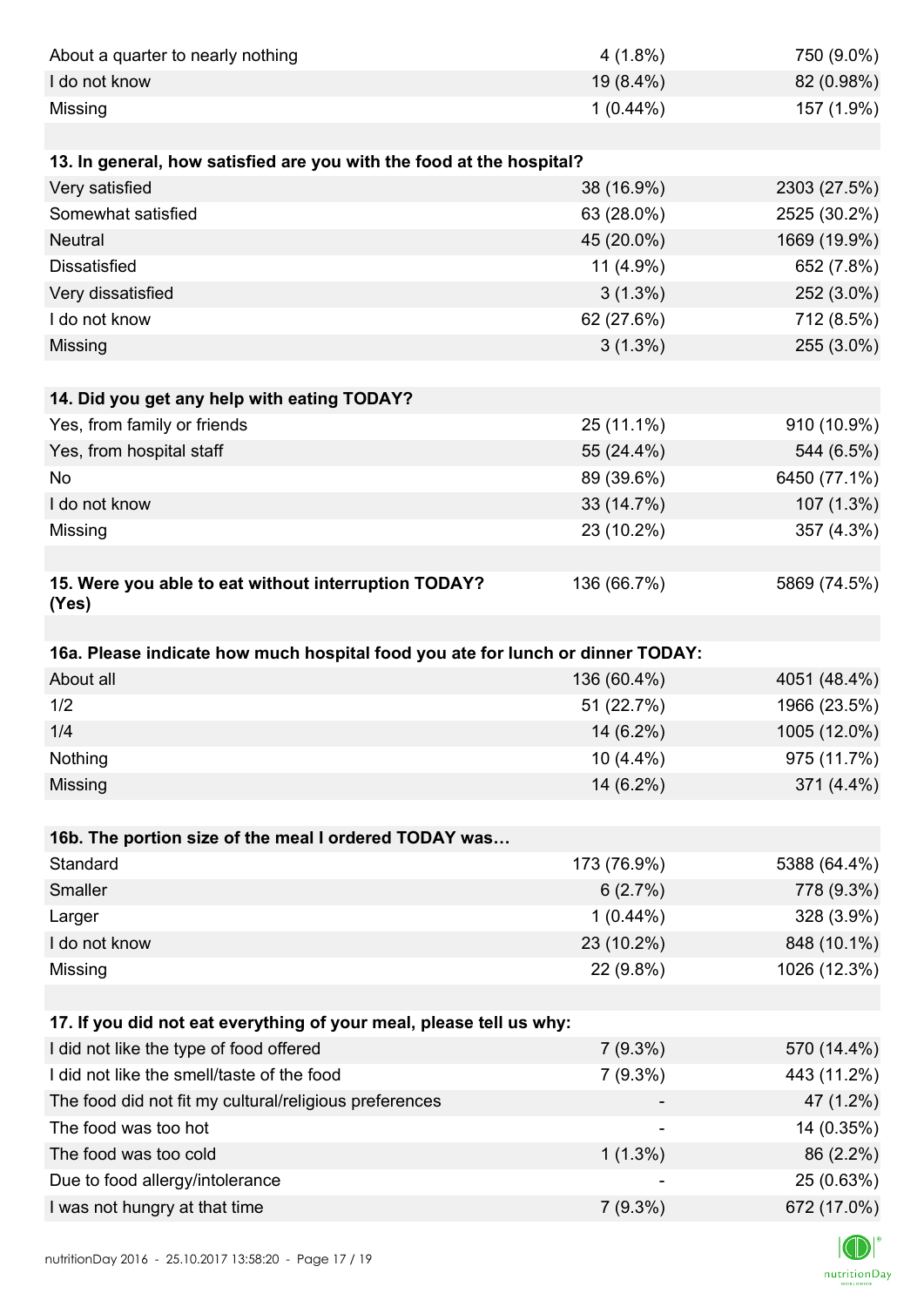| I do not have my usual appetite                                                      | 5(6.7%)     | 1114 (28.2%) |
|--------------------------------------------------------------------------------------|-------------|--------------|
| I have problems chewing/swallowing                                                   |             | 225 (5.7%)   |
| I normally eat less than what was served                                             | $4(5.3\%)$  | 428 (10.8%)  |
| I had nausea/vomiting                                                                | $4(5.3\%)$  | 327 (8.3%)   |
| I was too tired                                                                      | $4(5.3\%)$  | 219 (5.5%)   |
| I cannot eat without help                                                            | $6(8.0\%)$  | 68 (1.7%)    |
| I was not allowed to eat                                                             | $8(10.7\%)$ | 449 (11.4%)  |
| I had an exam, surgery, or test and missed my meal                                   | $9(12.0\%)$ | 234 (5.9%)   |
| I did not get requested food                                                         |             | 53 (1.3%)    |
| No answer given                                                                      | 23 (30.7%)  | 481 (12.2%)  |
|                                                                                      |             |              |
| 18. Enter the number of glasses/cups of the drinks you consumed in the last 24 hours |             |              |
| Water                                                                                | $3[1-5]$    | $3[2-5]$     |
| Tea                                                                                  | $3[1-5]$    | $1[0-2]$     |
| Coffee                                                                               | $1[1-1]$    | $1[0-2]$     |
| <b>Milk</b>                                                                          | $1[1-1]$    | $1[0-1]$     |
| Fruit juice                                                                          | $1[1-1]$    | $1[0-2]$     |
| Soft drinks                                                                          | $1[1-1]$    | $0 [0-1]$    |
| Nutrition drink                                                                      | $1[1-2]$    | $0 [0-1]$    |
| Other                                                                                | $1[1-1]$    | $0 [0-1]$    |
|                                                                                      |             |              |
| 19a. Did you eat any food apart from hospital food<br><b>TODAY?</b>                  | 71 (40.3%)  | 2048 (26.7%) |
| 19b. If yes, what did you eat?                                                       |             |              |
| Sweet snacks                                                                         | 25 (35.2%)  | 501 (24.5%)  |
| Salty snacks                                                                         | 22 (31.0%)  | 273 (13.3%)  |
| Homemade food                                                                        | $2(2.8\%)$  | 302 (14.7%)  |
| Fruits                                                                               | 26 (36.6%)  | 724 (35.4%)  |
| Dairy products                                                                       | 11 (15.5%)  | 212 (10.4%)  |
| Food delivered/restaurant                                                            |             | 84 (4.1%)    |
| Sandwich                                                                             |             | 139 (6.8%)   |
| Other                                                                                | 13 (18.3%)  | 400 (19.5%)  |
|                                                                                      |             |              |
| 20. How has your food intake changed since your hospital admission?                  |             |              |
| Increased                                                                            | 27 (12.0%)  | 1138 (13.6%) |
| Decreased                                                                            | 34 (15.1%)  | 2694 (32.2%) |
| Stayed the same                                                                      | 119 (52.9%) | 3504 (41.9%) |
| I do not know                                                                        | 22 (9.8%)   | 582 (7.0%)   |
| Missing                                                                              | 23 (10.2%)  | 450 (5.4%)   |
|                                                                                      |             |              |
| 21. TODAY I feel                                                                     |             |              |
| Stronger than at admission                                                           | 55 (24.4%)  | 3635 (43.4%) |
| Weaker than at admission                                                             | 26 (11.6%)  | 1458 (17.4%) |
|                                                                                      | 109 (48.4%) | 2363 (28.2%) |
| Same as at admission                                                                 |             |              |